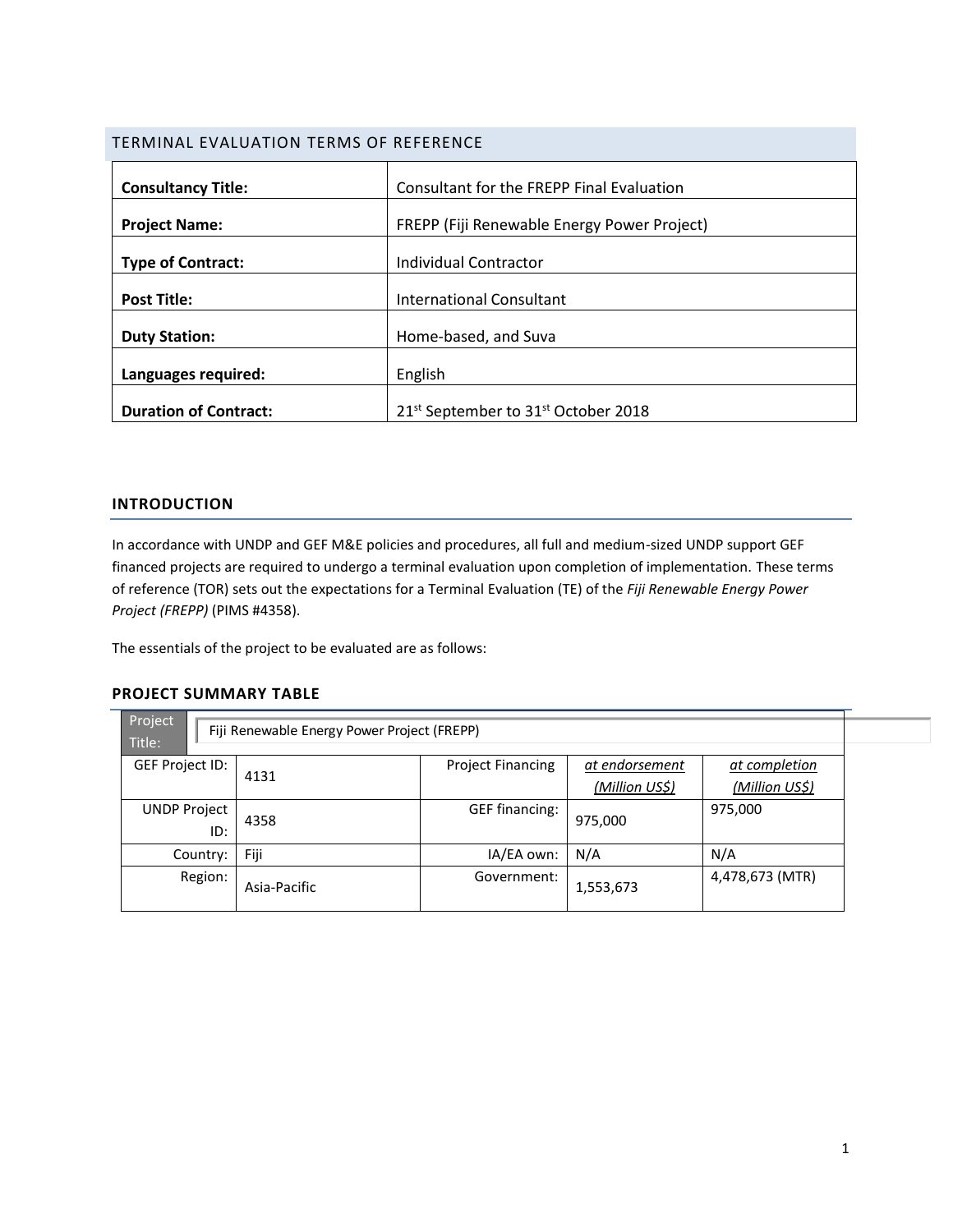| Focal Area:           |                                  | Other:                                        |                                        |                  |
|-----------------------|----------------------------------|-----------------------------------------------|----------------------------------------|------------------|
|                       |                                  | Vara<br>Renewable                             | 15,000,000                             | Cancelled        |
|                       | Climate Change<br>Mitigation     | Energy<br><b>FSC Labasa</b><br>Cogen<br>Plant | 0                                      | 17,000,000       |
|                       |                                  | Secretariat<br>of the<br>Pacific              | 0                                      | 11,250           |
|                       |                                  | Community                                     |                                        |                  |
| FA Objectives,        | GEF-4 Strategic Program          | Total co-financing:                           | 16,553,673                             | 21,489,923 (MTR) |
| $(OP/SP)$ :           | 3: Promoting market              |                                               |                                        |                  |
|                       | approaches for the               |                                               |                                        |                  |
|                       | supply of renewable              |                                               |                                        |                  |
|                       | electricity in utility scale     |                                               |                                        |                  |
|                       | grid-based power<br>systems; and |                                               |                                        |                  |
|                       | GEF-4 Strategic Program          |                                               |                                        |                  |
|                       | 4: Promoting sustainable         |                                               |                                        |                  |
|                       | energy production from           |                                               |                                        |                  |
|                       | biomass and modern               |                                               |                                        |                  |
|                       | uses of biomass.                 |                                               |                                        |                  |
| Executing             | Department of Energy,            | <b>Total Project Cost:</b>                    |                                        | 22,464,923       |
| Agency:               | Ministry of Infrastructure       |                                               | 17,528,673                             |                  |
|                       | & Transport                      |                                               |                                        |                  |
| <b>Other Partners</b> | Department of National           |                                               | ProDoc Signature (date project began): | 22/12/2011       |
| involved:             | Planning (Senior                 |                                               |                                        |                  |
|                       | Beneficiary), Fiji Electricity   | (Operational) Closing                         | Proposed:                              | Actual:          |
|                       |                                  | Date:                                         | 22/12/2014                             | 31/05/2018       |
|                       | Authority (FEA), Fiji            |                                               |                                        |                  |
|                       | Commerce Commission,             |                                               |                                        |                  |
|                       | Ministry of Public               |                                               |                                        |                  |
|                       | Enterprise, Ministry of          |                                               |                                        |                  |
|                       | Economy, etc.                    |                                               |                                        |                  |

# **OBJECTIVE AND SCOPE**

The project focuses on the removal of barriers (policy, regulatory, market, finance, and technical) to the wide-scale use of RE resources for grid-connected power generation in Fiji. It is in line with the GEF-4 Strategic Program 3 on promoting market approaches for the supply of renewable electricity in utility scale grid-based power systems; and Strategic Program 4, on promoting sustainable energy production from biomass and modern uses of biomass. The project consists of 4 main components, each addressing specific categories of barriers, and these are: (1) Energy Policy & Regulatory Frameworks; (2) RE Resource Assessments and RE-based Project Assessments; (3) RE-based Power Generation Demonstrations; and, (4) RE Institutional Strengthening. FREPP is expected to facilitate investments in REbased power generation in Fiji, which will not only support the socio-economic development of the country, make use of the country's RE resources and reduced GHG emissions. The expected outcomes of the project are: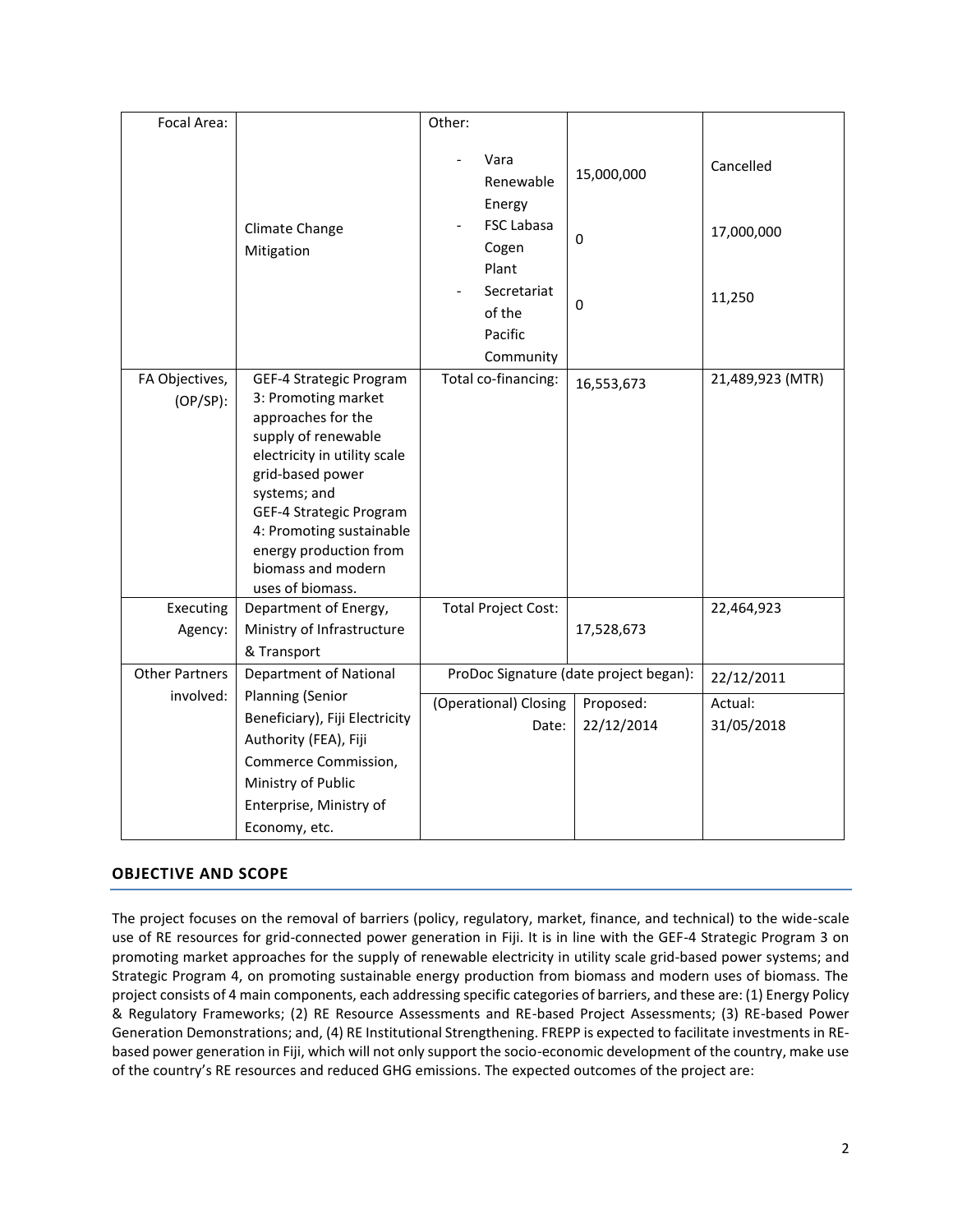- Outcome 1: Facilitation of investments on energy projects, particularly on RE and biomass-based power generation;
- Outcome 2: Technical feasibility of harnessing RE resources are ascertained and made widely known;
- Outcome 3: Markets for specific renewable energy technologies are supported; and
- Outcome 4: RE developments integrated into National Energy Plan towards 100% Electrification of Fiji.

The project was designed for a three-year timeframe and expected to complete on 28th December 2014. However, the project implementation had two extensions lasting 18 months each. The first moved the project completion date to 28th June 2016 while the second extended the project implementation period to 31<sup>st</sup> December 2017. The project final evaluation is to be conducted after the second extension period. It must be noted that the establishment of the Project Management Unit (PMU) was delayed by eight months after project endorsement. Also, the review of the Fiji National Energy Policy, which is the criteria for majority of project activities was also delayed by twelve months after project endorsement. Key project activities that were delayed by factors beyond the control of the PMU and UNDP include: (a) Delays in the government approval of some tender documents, e.g., those for Establishment of a Centralized Energy Database; (b) Changes in the plans of the Government (e.g., support on the application of a public private partnership (PPP) model on the Bukuya Micro-Hydro demonstration project; (c) cancellation of the Vara Renewable Energy demonstration project; and, (d) Natural calamities; and, (e) Force Majeure - Tropical Cyclone Winston, a category 5 cyclone that struck the country in February 2016 and affected the operations and assessment of the operating performance of bio-fuel mills that form part of the project demonstration activities. In the case of the PMU, the lack of personnel working on the project (particularly during second half of 2017) had clearly affected the implementation, management, and coordination of the project activities; and the monitoring and reporting of the project results. The non-completion of the draft Project Implementation Review (PIR) reports each year and delayed submission of such report each year, completion of Mid-Term Review recommendations among others, are clear manifestations of the negative impact of this problem that has substantially contributed to project implementation delays.

At the time of project design, the total project budget was estimated at US\$17,528,673 comprising US\$975,000 from UNDP/GEF resources, US\$1,553,673 from government co-financing, and US\$15,000,000 as co-financing from the project partner (Vara Renewable Energy, VRE). Whilst disbursement of resources from UNDP/GEF and government co-financing are being fulfilled, the same cannot be said of VRE and as such its engagement was terminated in second quarter 2013. The government and UNDP have identified an alternative demonstration project which was officially endorsed. This is the Fiji Sugar Corporation, with their bagasse-fired cogeneration project in Labasa. At the time of Mid-Term Review (MTR), the total budget was reported at US\$22,464,923, comprising US\$975,000 from UNDP/GEF resources, US\$4,478,673 from government co-financing, US\$17,000,000 co-financing (for demonstration activities) from the Fiji Sugar Corporation, and US\$11,250 as support from the Secretariat of the Pacific Community for the establishment of a centralized energy database.

The PMU is located within the Fiji Department of Energy (DoE) office and consists of a Project Coordinator and a Project Assistant. The PMU oversees the day-to-day functions of the project and reports directly to the Director of DoE, who is the Executive of the Project Board and makes management decisions in partnership with the Senior Beneficiary (a representative from the National Planning Office) and the Senior Supplier (UNDP).

The TE will be conducted according to the guidance, rules and procedures established by UNDP and GEF as reflected in the UNDP Evaluation Guidance for GEF Financed Projects.

The objectives of the evaluation are to assess the achievement of project results, and to draw lessons that can both improve the sustainability of benefits from this project, and aid in the overall enhancement of UNDP programming.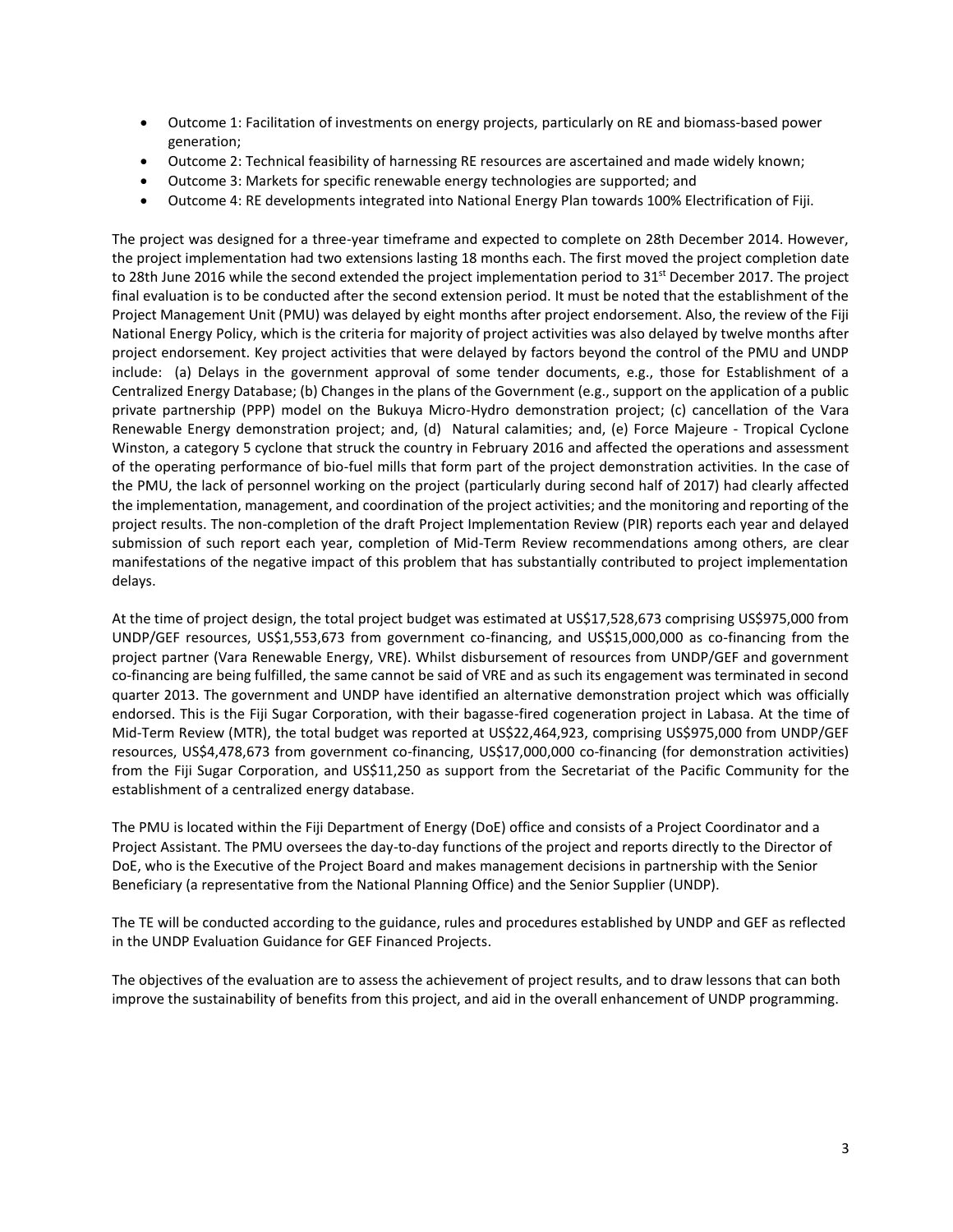# **EVALUATION APPROACH AND METHOD**

An overall approach and method<sup>1</sup> for conducting project terminal evaluations of UNDP supported GEF financed projects has developed over time. The evaluator is expected to frame the evaluation effort using the criteria of **relevance, effectiveness, efficiency, sustainability, and impact,** as defined and explained in the [UNDP Guidance for](http://web.undp.org/evaluation/documents/guidance/GEF/UNDP-GEF-TE-Guide.pdf)  [Conducting Terminal Evaluations of UNDP-supported, GEF-financed Projects.](http://web.undp.org/evaluation/documents/guidance/GEF/UNDP-GEF-TE-Guide.pdf) A set of questions covering each of these criteria have been drafted and are included with this TOR (*fill i[n Annex C](#page-13-0)*) The evaluator is expected to amend, complete and submit this matrix as part of an evaluation inception report, and shall include it as an annex to the final report.

The evaluation must provide evidence‐based information that is credible, reliable and useful. The evaluator is expected to follow a participatory and consultative approach ensuring close engagement with government counterparts. Interviews will be held with the following organizations and individuals at a minimum: the GEF operational focal point, UNDP Country Office, project team, UNDP GEF Technical Adviser covering the Pacific region and key stakeholders. The evaluator is expected to conduct a field mission to Fiji*,* including the following project sites: *Bukuya (Ba), Fiji Sugar Corporation in Labasa, wind monitoring sites on Viti Levu, and two of the nine Biofuel Mills that have been installed and commissioned so far* (i.e., the representatives of all nine-installed biofuel mills out of the target of 20)*.* Interviews will be held with the following organizations and individuals at a minimum (Bukuya Cooperative, Fiji Department of Co-operative, ITLTB, District Office in Ba, Department of Energy, Clay Energy, Fiji Electricity Authority, Fiji Commerce Commission, Siwatibau & Sloan, University of the South Pacific, Fiji National University, GIMCO Nabou Green Energy, Pacific Power Association). The list should also include the following: ADB (since some of the FREPP activities have been moved to an ADB Project); the relevant Government agencies (e.g., Cabinet, Parliament) that are responsible for the approval of proposed policies, bills and regulations on energy; and some of the participants in Fiji that participated in the 2015 Renewable Energy Investment Forum.

The evaluator will review all relevant sources of information, such as the project document, project reports – including Annual APR/PIR, project budget revisions, midterm review (MTR), progress reports, GEF focal area tracking tools, project files, national strategic and legal documents, and any other materials that the evaluator considers useful for this evidence-based assessment. The Evaluator should review if recommendations from the MTR were implemented or not, taking note of the actions that were done or not done (based on the MTR findings and recommendations) and the impacts.

A list of documents that the project team will provide to the evaluator for review is included i[n Annex B](#page-12-0) of this Terms of Reference.

# **EVALUATION CRITERIA & RATINGS**

 $\overline{\phantom{a}}$ 

An assessment of project performance will be carried out, based against expectations set out in the Project Logical Framework/Results Framework (see [Annex A\)](#page-7-0), which provides performance and impact indicators for project implementation along with their corresponding means of verification. The evaluation will at a minimum cover the criteria of: **relevance, effectiveness, efficiency, sustainability and impact.** Ratings must be provided on the following performance criteria. The completed table must be included in the evaluation executive summary. The obligatory rating scales are included in [Annex D.](#page-14-0)

| <b>Evaluation Ratings:</b>   |  |                                               |               |  |  |
|------------------------------|--|-----------------------------------------------|---------------|--|--|
| 1. Monitoring and Evaluation |  | rating 2. IA& EA Execution                    | <b>rating</b> |  |  |
| M&E design at entry          |  | Quality of UNDP Implementation                |               |  |  |
| M&E Plan Implementation      |  | Quality of Execution - Executing Agency       |               |  |  |
| Overall quality of M&E       |  | Overall quality of Implementation / Execution |               |  |  |
| 3. Assessment of Outcomes    |  | rating 4. Sustainability                      | rating        |  |  |

<sup>1</sup> For additional information on methods, see th[e Handbook on Planning, Monitoring and Evaluating for Development Results,](http://www.undp.org/evaluation/handbook) Chapter 7, pg. 163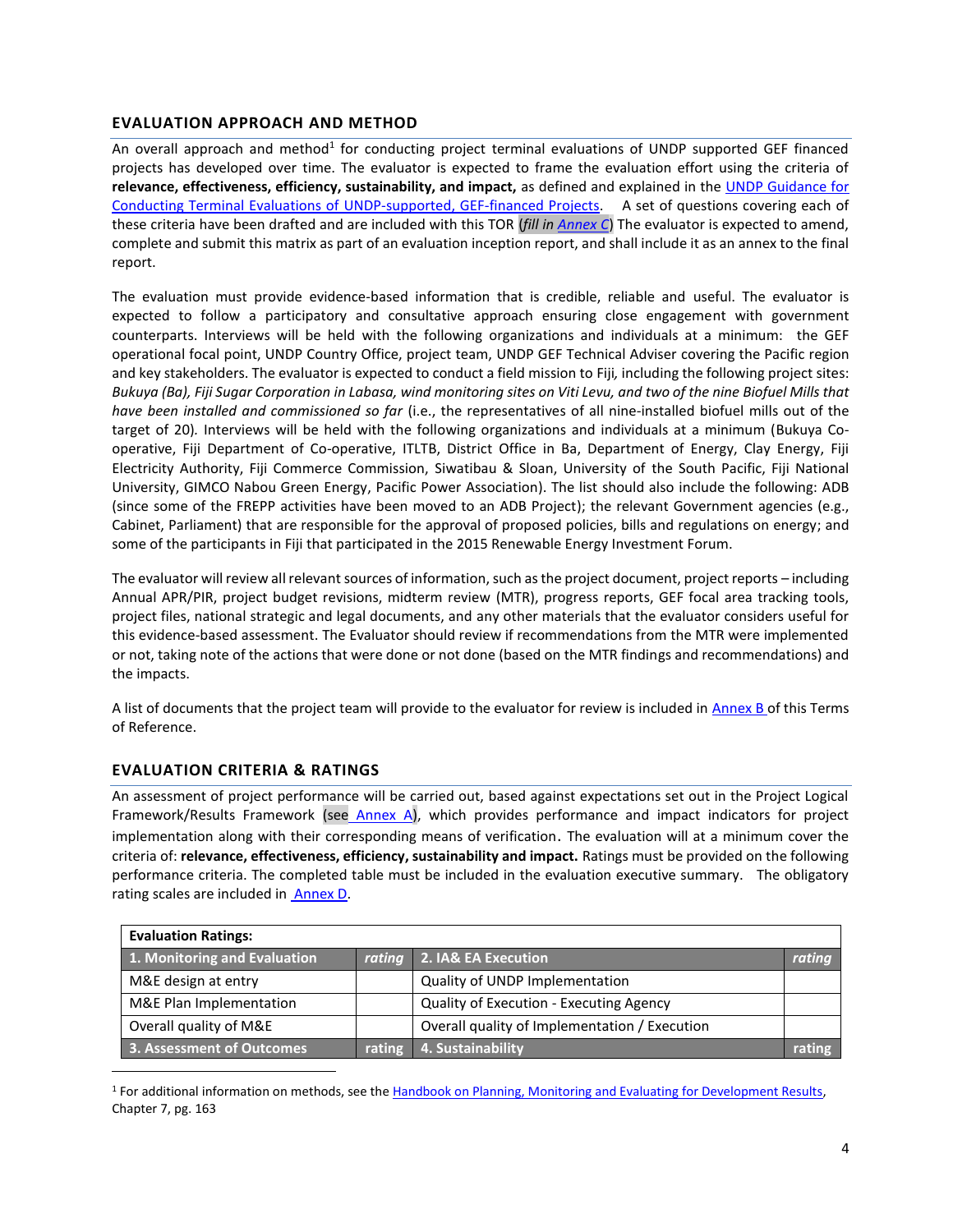| Relevance                      | Financial resources:                    |  |
|--------------------------------|-----------------------------------------|--|
| <b>Effectiveness</b>           | Socio-political:                        |  |
| Efficiency                     | Institutional framework and governance: |  |
| Overall Project Outcome Rating | Environmental:                          |  |
|                                | Overall likelihood of sustainability:   |  |

# **PROJECT FINANCE / COFINANCE**

The Evaluation will assess the key financial aspects of the project, including the extent of co-financing planned and realized. Project cost and funding data will be required, including annual expenditures. Variances between planned and actual expenditures will need to be assessed and explained. Results from recent financial audits, as available, should be taken into consideration. The evaluator(s) will receive assistance from the Country Office (CO) and Project Team to obtain financial data in order to complete the co-financing table below, which will be included in the terminal evaluation report.

| Co-financing                    | UNDP own financing |        | Government   |        | Partner Agency |        | Total        |        |
|---------------------------------|--------------------|--------|--------------|--------|----------------|--------|--------------|--------|
| (type/source)                   | (mill. US\$)       |        | (mill. US\$) |        | (mill. US\$)   |        | (mill. US\$) |        |
|                                 | Planned            | Actual | Planned      | Actual | Planned        | Actual | Actual       | Actual |
| Grants                          |                    |        |              |        |                |        |              |        |
| Loans/Concessions               |                    |        |              |        |                |        |              |        |
| In-kind<br>$\bullet$<br>support |                    |        |              |        |                |        |              |        |
| Other<br>٠                      |                    |        |              |        |                |        |              |        |
| <b>Totals</b>                   |                    |        |              |        |                |        |              |        |

# **MAINSTREAMING**

UNDP supported GEF financed projects are key components in UNDP country programming, as well as regional and global programmes. The evaluation will assess the extent to which the project was successfully mainstreamed with other UNDP priorities, including poverty alleviation, improved governance, the prevention and recovery from natural disasters, and gender.

#### **IMPACT**

 $\overline{\phantom{a}}$ 

The evaluators will assess the extent to which the project is achieving impacts or progressing towards the achievement of impacts. Key findings that should be brought out in the evaluations include whether the project has demonstrated: a) verifiable improvements in ecological status, b) verifiable reductions in stress on ecological systems, and/or c) demonstrated progress towards these impact achievements.<sup>2</sup>

#### **CONCLUSIONS, RECOMMENDATIONS & LESSONS**

The evaluation report must include a chapter providing a set of **conclusions**, **recommendations** and **lessons**. Conclusions should build on findings and be based in evidence. Recommendations should be prioritized, specific, relevant, and targeted, with suggested implementers of the recommendations. Lessons should have wider applicability to other initiatives across the region, the area of intervention, and for the future.

<sup>&</sup>lt;sup>2</sup> A useful tool for gauging progress to impact is the Review of Outcomes to Impacts (ROtI) method developed by the GEF Evaluation Office[: ROTI Handbook 2009](http://www.thegef.org/gef/sites/thegef.org/files/documents/M2_ROtI%20Handbook.pdf)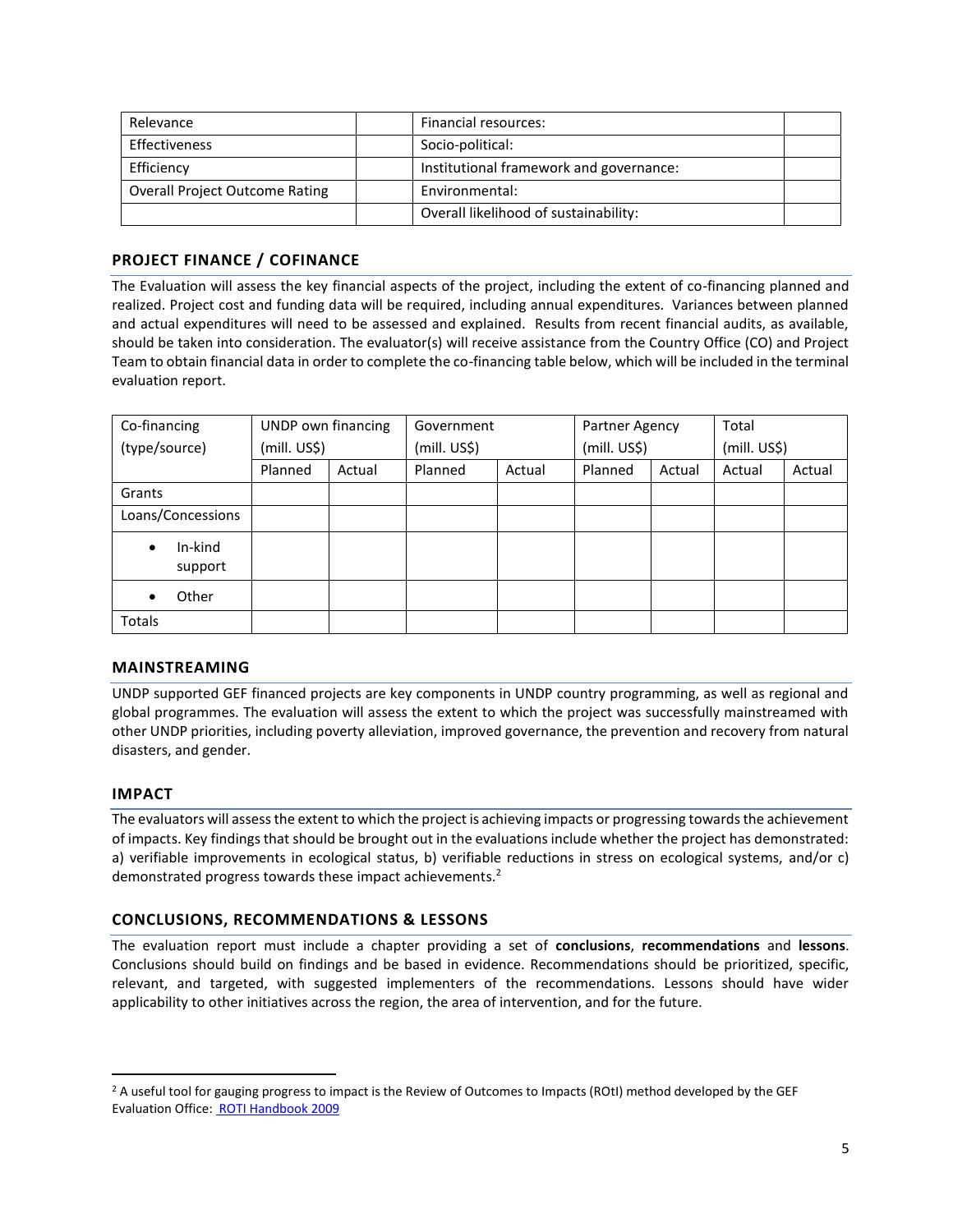#### **IMPLEMENTATION ARRANGEMENTS**

The principal responsibility for managing this evaluation resides with the UNDP Pacific Office in Fiji (PO). The UNDP PaO will contract the evaluators and ensure the timely provision of per diems and travel arrangements within the country for the evaluation team. The Project Team will be responsible for liaising with the Evaluators team to set up stakeholder interviews, arrange field visits, coordinate with the Government etc.

#### **EVALUATION TIMEFRAME**

The total duration of the evaluation will be *30* days according to the following plan:

| <b>Activity</b>                | <b>Timing</b>             | Completion Date                 |  |
|--------------------------------|---------------------------|---------------------------------|--|
| Preparation                    | 4 days (recommended: 2-4) | 28 <sup>th</sup> September 2018 |  |
| <b>Evaluation Mission</b>      | 10 days (r: 7-15)         | $12^{th}$ October 2018          |  |
| <b>Draft Evaluation Report</b> | 5 days (r: 5-10)          | $19th$ October 2018             |  |
| <b>Final Report</b>            | 2 days (r: 1-2)           | 26 <sup>th</sup> October 2018   |  |

#### **EVALUATION DELIVERABLES**

The evaluation team is expected to deliver the following:

| <b>Deliverable</b>   | Content                   | <b>Timing</b>              | <b>Responsibilities</b>           |
|----------------------|---------------------------|----------------------------|-----------------------------------|
| Inception            | Evaluator provides        | No later than 2 weeks      | Evaluator submits to UNDP CO      |
| Report               | clarifications on timing  | before the evaluation      |                                   |
|                      | and method                | mission.                   |                                   |
| Presentation         | Initial Findings          | End of evaluation mission  | To project management, UNDP       |
|                      |                           |                            | CO.                               |
| <b>Draft Final</b>   | Full report, (per annexed | Within 3 weeks of the      | Sent to CO, reviewed by RTA, PCU, |
| Report               | template) with annexes    | evaluation mission         | <b>GEF OFPS</b>                   |
| <b>Final Report*</b> | Revised report            | Within 1 week of receiving | Sent to CO for uploading to UNDP  |
|                      |                           | UNDP comments on draft     | ERC.                              |

\*When submitting the final evaluation report, the evaluator is required also to provide an 'audit trail', detailing how all received comments have (and have not) been addressed in the final evaluation report.

#### **TEAM COMPOSITION**

One independent consultant will conduct the Final Evaluation - the international consultant with experience and exposure to projects and evaluations in the Pacific and other regions globally. The international consultant cannot have participated in the project preparation, formulation, and/or implementation (including the writing of the Project Document) and should not have a conflict of interest with project's related activities.

The international consultant shall be engaged jointly to undertake the final evaluation working concurrently according to a planned schedule. The international consultant will have the overall responsibility of organizing and completing the review and submitting the final report. The international consultant is expected to propose a work plan, budget and timelines to achieve the expected outputs with the appropriate methodology.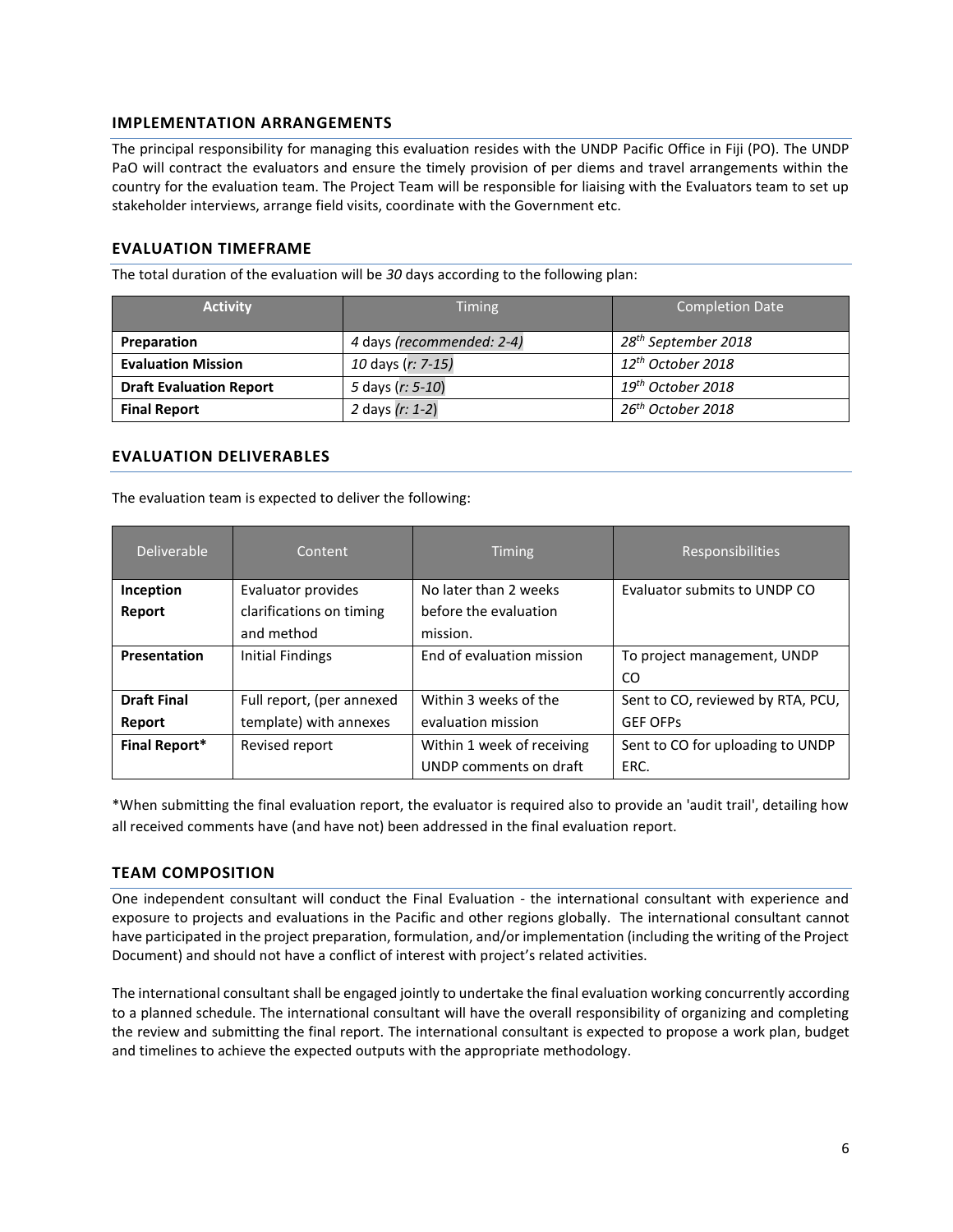#### **Reporting /Institutional Arrangements**

The international consultant will report to the Team Leader for the Resilience & Sustainable Development (RSD) Unit through the Programme Analyst and focal point for FREPP.

#### **Cumulative analysis**

The proposals will be evaluated using the cumulative analysis method with a split 70% technical and 30% financial scoring. The proposal with the highest cumulative scoring will be awarded the contract. Applications will be evaluated technically, and points are attributed based on how well the proposal meets the requirements of the Terms of Reference using the guidelines detailed in the table below:

When using this weighted scoring method, the award of the contract may be made to the individual consultant whose offer has been evaluated and determined as:

a) responsive/compliant/acceptable, and

b) having received the highest score out of a pre-determined set of weighted technical and financial criteria specific to the solicitation.

- \* Technical Criteria weighting; 70%
- \* Financial Criteria weighting; 30%

The selection of the international consultant will consider the following areas:

#### Project Evaluator: International Consultant

- Recent completed and satisfactory work on result-based management project evaluation (8%);
- Proven experience in developing and assessing the realization of SMART indicators (8%);
- Proven experience in the evaluation/validation and development of baseline scenarios (8%);
- Proven experience in working on GEF project design or GEF project evaluations (8%);
- Tracked record of work on development projects in Fiji, the Pacific region, and/or small island developing states (8%);
- Work experience in renewable energy for at least 10 years (4%);
- Demonstrated understanding of issues related to gender and climate change mitigation; experience in gender sensitive evaluation and analysis (8%);
- Excellent communication skills (5%);
- Project evaluation/review experiences within United Nations system will be considered an asset (8%); and
- A University degree in climate change mitigation renewable energy, or other closely related field (5%).

#### **EVALUATOR ETHICS**

Evaluation consultants will be held to the highest ethical standards and are required to sign a Code of Conduct (Annex E) upon acceptance of the assignment. UNDP evaluations are conducted in accordance with the principles outlined in the [UNEG 'Ethical Guidelines for Evaluations'.](http://www.unevaluation.org/ethicalguidelines)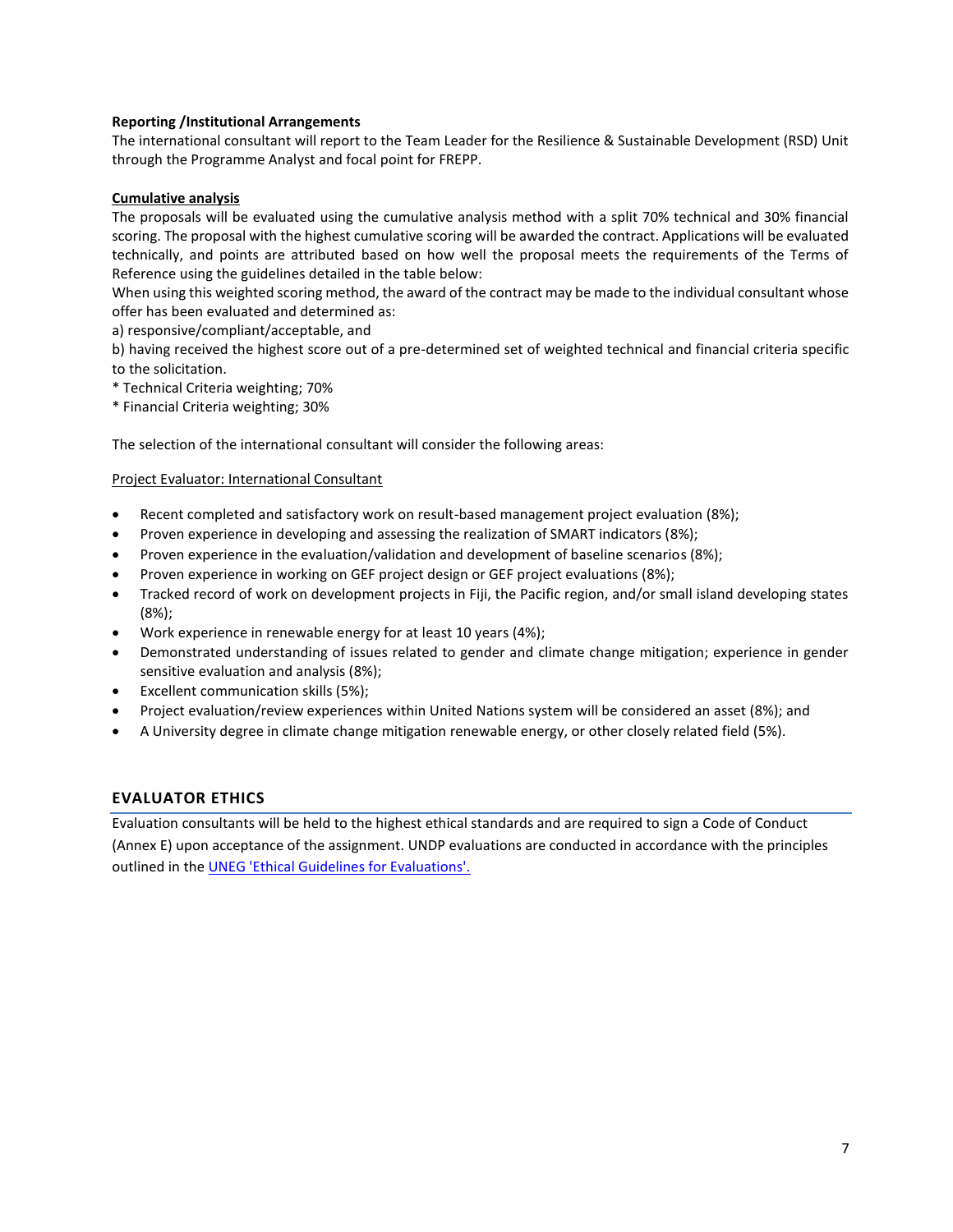## **PAYMENT MODALITIES AND SPECIFICATIONS**

(*this payment schedule is indicative, to be filled in by the CO and UNDP GEF Technical Adviser based on their standard procurement procedures)*

| %   | <b>Milestone</b>                                                                                     |
|-----|------------------------------------------------------------------------------------------------------|
| 10% | At submission of Inception Report after contract signing.                                            |
| 40% | Following submission and approval of the 1st draft terminal evaluation report                        |
| 50% | Following submission and approval (UNDP-PaO and UNDP RTA) of the final terminal evaluation<br>report |
|     |                                                                                                      |

#### **APPLICATION PROCESS**

#### **Recommended Presentation of Proposal:**

- a) Letter of Confirmation of Interest and Availability using the [template](https://intranet.undp.org/unit/bom/pso/Support%20documents%20on%20IC%20Guidelines/Template%20for%20Confirmation%20of%20Interest%20and%20Submission%20of%20Financial%20Proposal.docx)<sup>3</sup> provided by UNDP;
- b) **CV**
- c) **Brief description of approach to work/technical proposal** of why the individual considers him/herself as the most suitable for the assignment, and a proposed methodology on how they will approach and complete the assignment; (max 1 page)
- d) **Financial Proposal** that indicates the all-inclusive fixed total contract price and all other travel related costs (such as flight ticket, per diem, etc.), supported by a breakdown of costs, as per template attached to the Letter of Confirmation of Interest template. If an applicant is employed by an organization/company/institution, and he/she expects his/her employer to charge a management fee in the process of releasing him/her to UNDP under Reimbursable Loan Agreement (RLA), the applicant must indicate at this point, and ensure that all such costs are duly incorporated in the financial proposal submitted to UNDP.
- **e) Interested Candidates must accept UNDP General Terms and Conditions for Individual Consultants**

Consultancy Proposal should be sent via email to **[etenderbox.pacific@undp.org](file:///C:/Users/Vimal.Pillay/AppData/Local/Microsoft/Windows/AppData/Local/Microsoft/Windows/AppData/Local/Microsoft/Vimal.Pillay/Documents/Tabulation%20Templates/etenderbox.pacific@undp.org)** no later than **14 th September , 2018 (Fiji Time)** clearly stating the title of consultancy applied for. Any proposals received after this date/time will not be accepted. Any request for clarification must be sent in writing, or by standard electronic communication to [procurement.fj@undp.org.](mailto:procurement.fj@undp.org) UNDP will respond in writing or by standard electronic mail and will send written copies of the response, including an explanation of the query without identifying the source of inquiry, to all consultants. Incomplete, late and joint proposals will not be considered and only offers for which there is further interest will be contacted. **Failure to submit your application as stated as per the application submission guide (Procurement Notice) on the above link will be considered incomplete and therefore application will not be considered.**

<span id="page-7-0"></span> $\overline{a}$ 3

[https://intranet.undp.org/unit/bom/pso/Support%20documents%20on%20IC%20Guidelines/Template%20for%20Confirmation%2](https://intranet.undp.org/unit/bom/pso/Support%20documents%20on%20IC%20Guidelines/Template%20for%20Confirmation%20of%20Interest%20and%20Submission%20of%20Financial%20Proposal.docx) [0of%20Interest%20and%20Submission%20of%20Financial%20Proposal.docx](https://intranet.undp.org/unit/bom/pso/Support%20documents%20on%20IC%20Guidelines/Template%20for%20Confirmation%20of%20Interest%20and%20Submission%20of%20Financial%20Proposal.docx)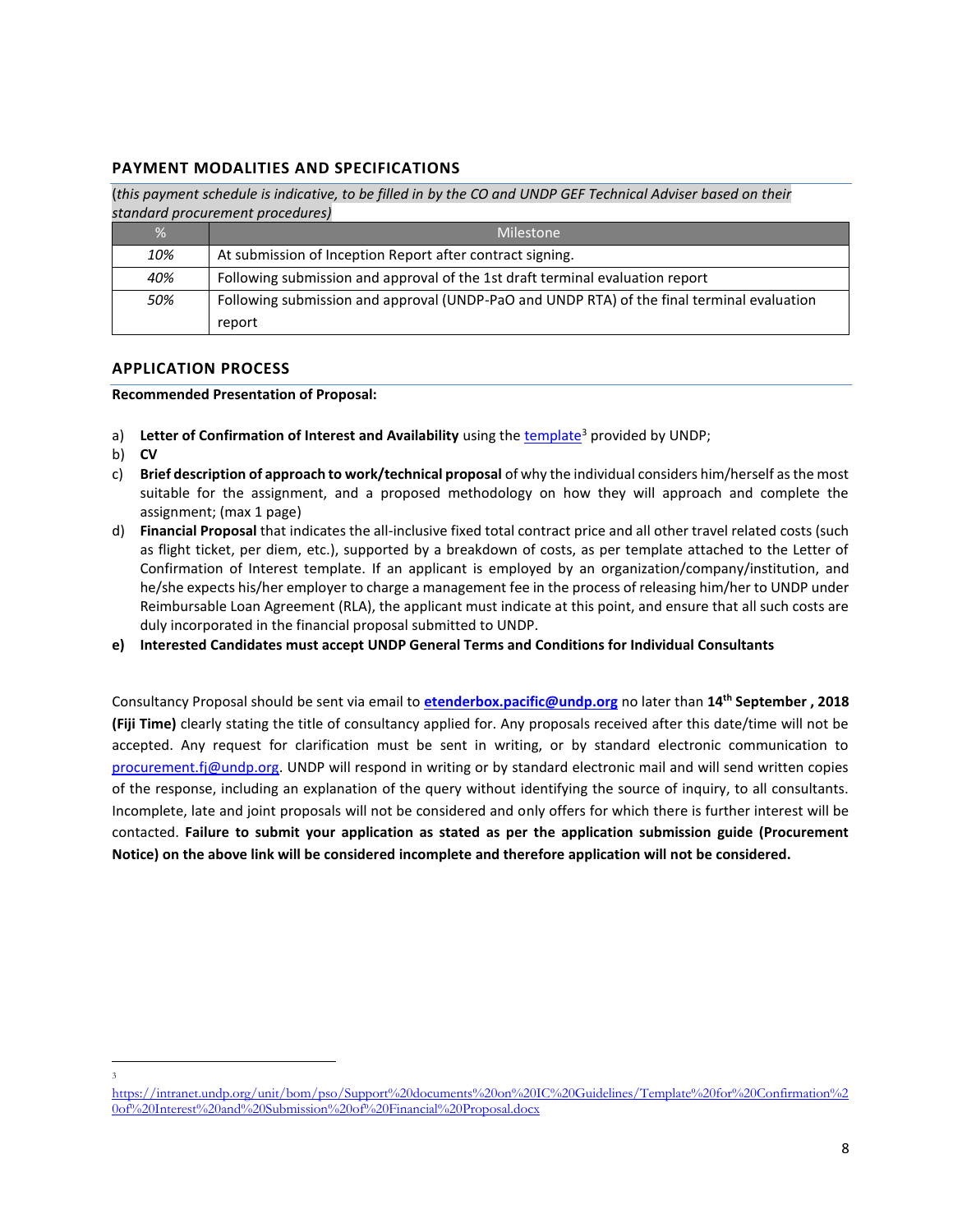#### **ANNEX A: PROJECT LOGICAL FRAMEWORK**

| <b>Objective / Outcome:</b><br>Description of Objective /<br><b>Outcome</b>                                                        | <b>Description of Indicator</b>                                                                                                                                          | <b>Baseline Level</b> | <b>Target Level at end of</b><br>project |
|------------------------------------------------------------------------------------------------------------------------------------|--------------------------------------------------------------------------------------------------------------------------------------------------------------------------|-----------------------|------------------------------------------|
| Goal<br>Reduction of greenhouse gas<br>emissions from Fiji's power<br>sector.                                                      | Cumulative greenhouse gas emission reduction from power generation<br>in Fiji by the end of project (EOP), ktons $CO2$                                                   | 316.4                 | 935.84                                   |
| Project Objective <sup>5</sup><br>Removal of major barriers to<br>the widespread and cost-<br>effective use of grid-based          | Cumulative installed new private sector-owned RE-based power<br>generation capacity by EOP, MW<br>Share of RE in Fiji's power generation mix by EOP, %                   | 0 <sup>6</sup>        | $4.7^{7}$                                |
| renewable energy supply via<br>commercially viable renewable<br>energy technologies                                                | Cumulative electricity production from RE-based power generation<br>plants by EOP, GWh                                                                                   | 52<br>494.0           | 89.0<br>$1,505.1^8$                      |
| <b>OUTCOME 1</b><br>Facilitation of investments on<br>energy projects, particularly on<br>RE and biomass-based power<br>generation | Cumulative investment on RE-based power generation by EOP, US\$<br>million                                                                                               |                       | 100                                      |
| Output 1.1: Bio-Fuel Policy                                                                                                        | No. of proposed articles on the Bio-Fuel Policy that are endorsing RE-<br>based power generation in Fiji<br>A cabinet-approved comprehensive Bio-fuel Policy promulgated | 0                     | Dec 2012<br>Dec 2011                     |
|                                                                                                                                    | Institutional reform of DOE to effectively administer the Fiji Biofuel Act                                                                                               |                       | Jun 2012                                 |
| Output 1.2:<br>Formulation of IRR for Bio-fuel<br>Policy                                                                           | No. of specific IRRs enforced by EOP                                                                                                                                     |                       | Dec 2013                                 |

<sup>4</sup> Minimum end-of-project CO2 emission reduction from demonstrations only (3.2 MW VRE PP, and 25% of biofuel mills operational by EOP)

 $\overline{\phantom{a}}$ 

<sup>5</sup> Objective (Atlas output) monitored quarterly ERBM and annually in APR/PIR

<sup>6</sup> Considering that FSC and Tropik Woods are not entirely IPPs.

<sup>7</sup> This is minimum, taking consideration only of the 3.2 MW VRE biomass-based power plant and 5 x 300 kW diesel engines using biodiesel produced by 5 biofuel mills

<sup>8</sup> This is minimum, taking consideration of baseline RE electricity + electricity generation only from VRE biomass-based PP and 5 biodiesel power generation units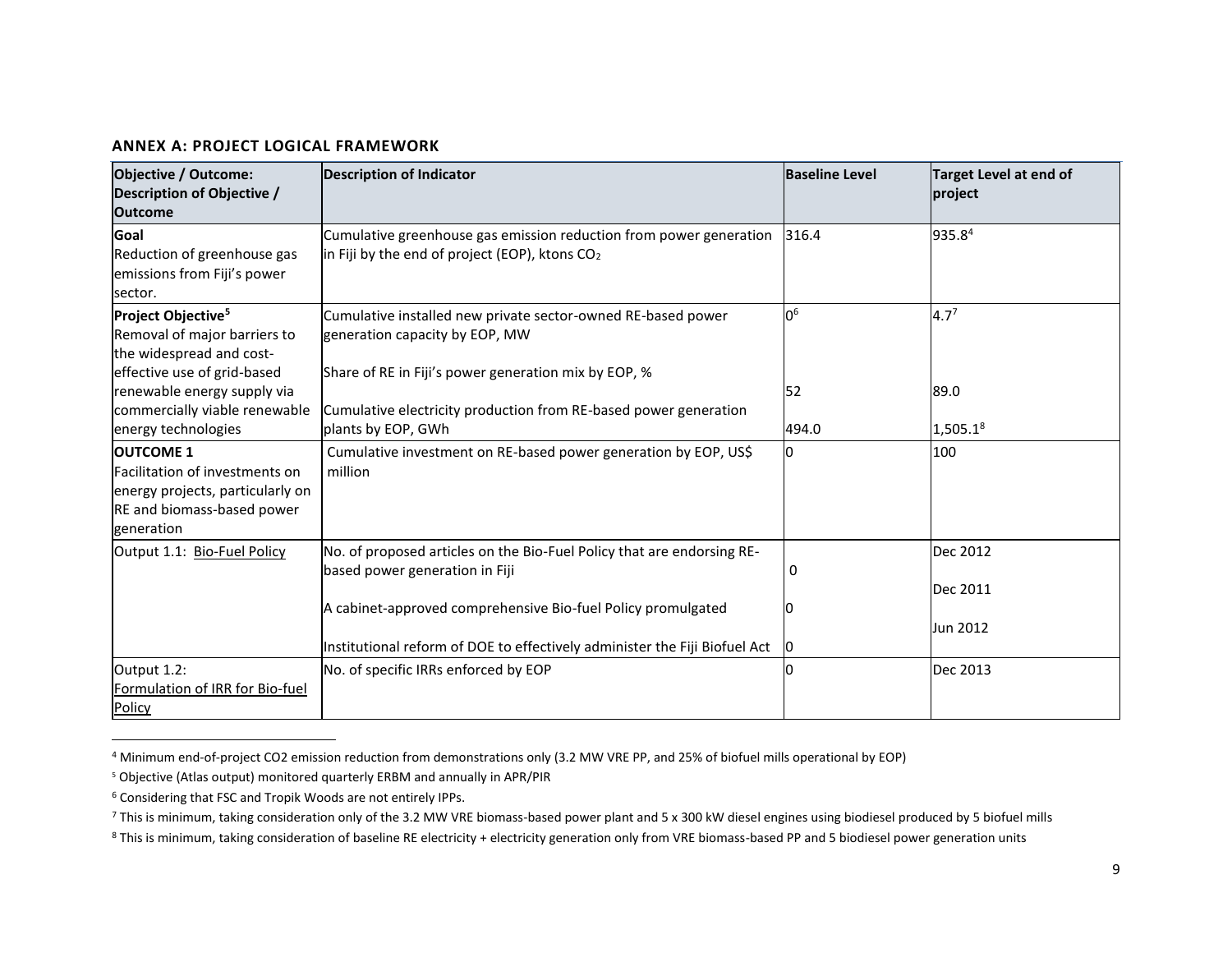|                                                                     | No. of revised IRRs proposed to enhance Bio-fuel Policy implementation 0<br>by EOP                                                                   |                | Dec 2013 |
|---------------------------------------------------------------------|------------------------------------------------------------------------------------------------------------------------------------------------------|----------------|----------|
| Output 1.3:<br>De-Risking of Tariff Guarantee<br>Fund               | No. of RE-based power generation projects that benefits from TGF by<br><b>EOP</b>                                                                    | lo.            |          |
|                                                                     | %. of approved RE-based power generation projects that benefit from<br>the TGF by EOP                                                                | 10             | 100      |
| <b>OUTCOME 2</b><br>Technical feasibility of                        | No. of identified technically viable RE projects EOP                                                                                                 | 0              | 6        |
| harnessing RE resources are<br>ascertained and made widely<br>known | No. of investors that made use of available technical information on<br>feasible RE-based energy system projects by EOP                              | $\overline{0}$ | 20       |
| Output 2.1: Operational<br>Centralized Energy Database<br>System    | No. of clients that request services from the central clearinghouse for<br>their RE-based energy systems project EOP                                 | 0              | 300      |
|                                                                     | No. of clients that make use of the central energy database system each  0<br>vear                                                                   |                | 150      |
|                                                                     | % of clearinghouse and central energy database system clients each<br>year that are satisfied with the services received                             | 10             | 80       |
|                                                                     | No. of implemented RE-based power generation projects that were<br>facilitated by the central clearing house system by EOP.                          | 0              | 20       |
| Output 2.2: Completed and<br>published RE resource                  | No. of comprehensive RE resource assessments completed by EOP                                                                                        | 0              | 12       |
| assessments                                                         | Average % increase in currently known RE potentials that was<br>established after the RE resource assessments                                        | I٥             | Dec 2013 |
|                                                                     | No. of investors that made use of the RE resource assessment<br>data/information in the design of their RE-based power generation<br>projects by EOP | 0              | 6        |
| Output 2.3: Assessed feasibility<br>of RE investments               | No. of completed and published new feasibility studies of IPP<br>investments by EOP                                                                  | $\Omega$       | 6        |
|                                                                     | No. of planned new feasibility analyses to be carried out (after FREPP)<br>by EOP                                                                    | $\overline{0}$ |          |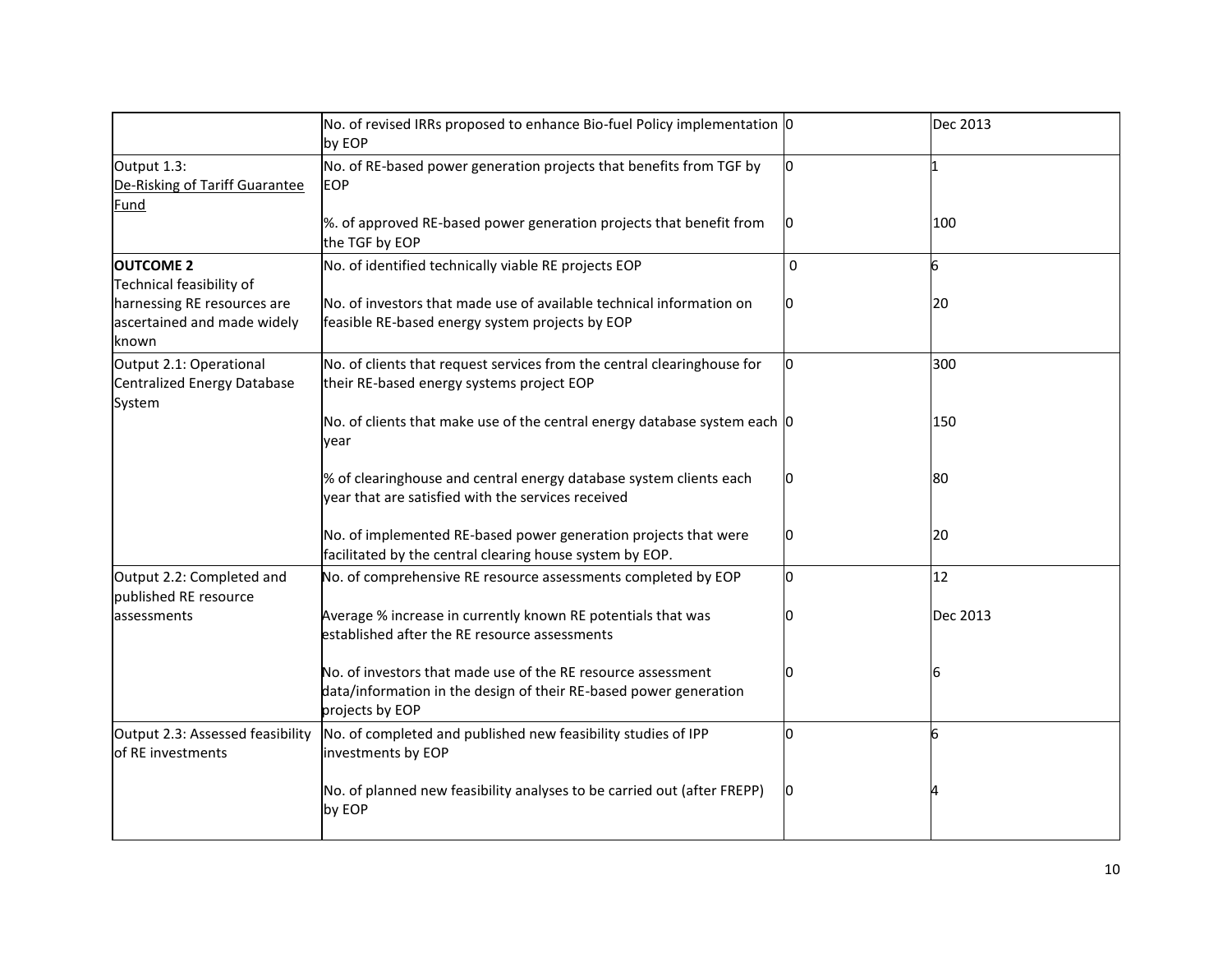|                                                                                    | % of interested investors in Fiji that expressed confidence in the<br>technical and financial viabilities of RE-based power generation projects<br>by EOP | n.       | 30             |
|------------------------------------------------------------------------------------|-----------------------------------------------------------------------------------------------------------------------------------------------------------|----------|----------------|
| <b>OUTCOME 3</b><br>Markets for specific renewable<br>energy technologies are      | No. of additional rural households that have access to green electricity<br>by EOP.                                                                       | 0        | 10,000         |
| supported                                                                          | No. of financial closures achieved for new RE-based power generation<br>projects by EOP                                                                   | IN.      | 20             |
|                                                                                    | No. of RET system equipment/component suppliers & distributors in Fiji 5<br>by EOP                                                                        |          |                |
|                                                                                    | Overall volume of business in the RE market in Fiji by EOP, US\$ million                                                                                  | n        | 100            |
| Output 3.1: Designed and<br>implemented RE-based power<br>generation demonstration | Overall installed capacity of RE-based power generation demo projects<br>by EOP, MW                                                                       | 0        | 4.7            |
|                                                                                    | No. of demo projects that are both operationally and financially viable<br>by EOP                                                                         |          | 10             |
|                                                                                    | No. of planned RE-based power generation projects that are replicating $ 1 $<br>any of the demo projects by EOP                                           |          | 16             |
|                                                                                    | Total installed capacity of replication RE-based power generation<br>projects by EOP                                                                      | 0        | At least 3     |
| Output 3.2: Prepared Standard<br>Power Purchase Agreement<br>(PPA) for IPPs        | Endorsed Standard Power Purchase Agreement (SPPA) templates that<br>are used for IPP projects in Fiji                                                     | O        | 1 <sup>9</sup> |
|                                                                                    | No. of IPP RE-based power projects that made use of any of the<br>approved SPPA templates by EOP                                                          | 0        | 6              |
| Output 3.3: Completed<br>Investment Promotion Package                              | No. of prospective investors making enquiries with government<br>agencies                                                                                 | $\Omega$ | 15             |
|                                                                                    | Cumulative number of investors that expressed and planned to invest & $ 0\rangle$<br>implement RE-based power generation projects by EOP                  |          | 10             |

 $9$  There will be only 1 standard template since there is only 1 transmission and distribution utility.

 $\overline{\phantom{a}}$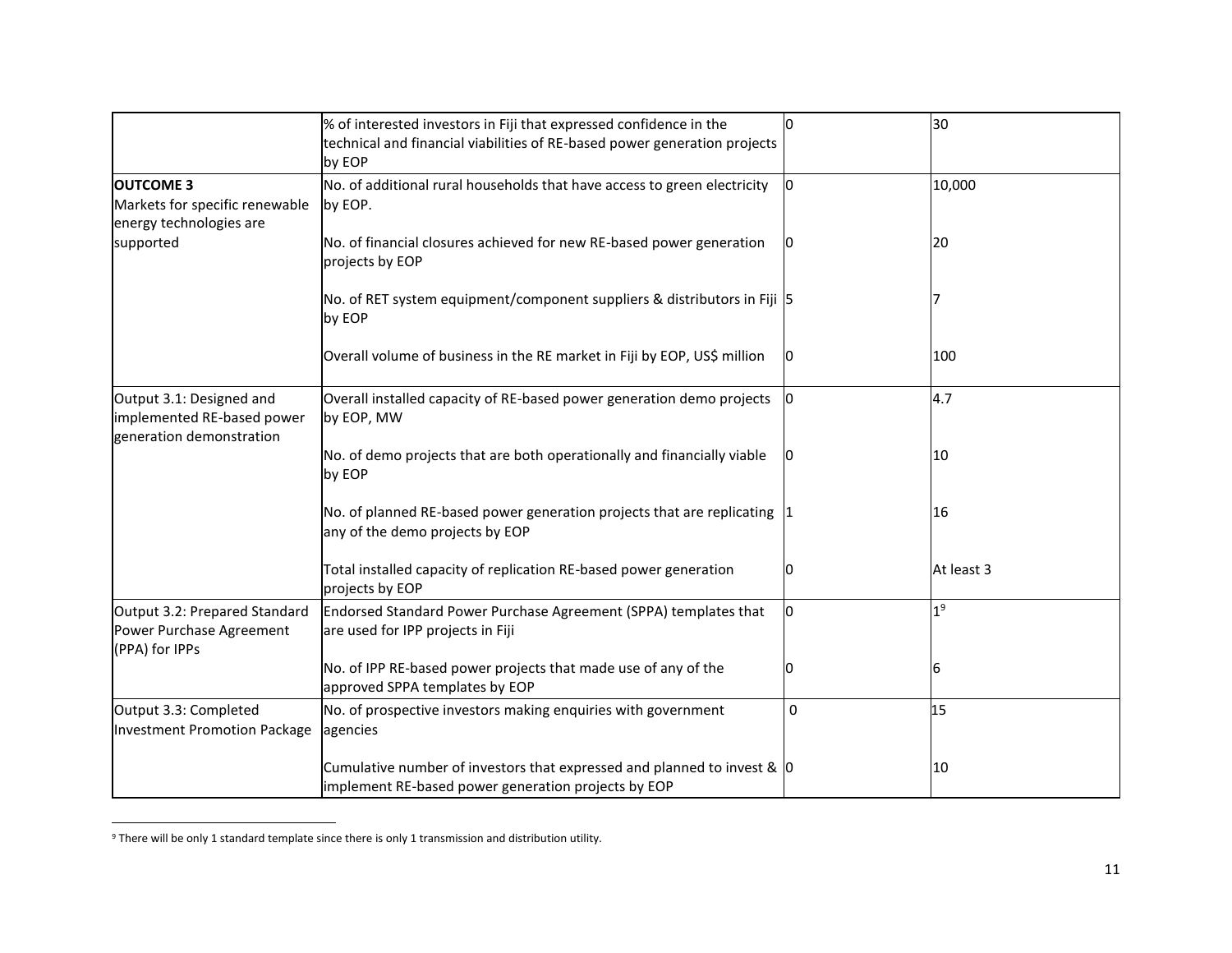| Output 3.4: Completed<br>assessment and developed RE<br>incentives schemes                                        | A comprehensive report on options and issues related to the<br>establishment of a subsidy fund for private sector renewable energy<br>investment published        | $0^{10}$ | Jun 2012 |
|-------------------------------------------------------------------------------------------------------------------|-------------------------------------------------------------------------------------------------------------------------------------------------------------------|----------|----------|
| <b>OUTCOME 4</b>                                                                                                  | Cabinet approved-Electrification Master Plan                                                                                                                      |          | Dec 2013 |
| Renewable Energy<br>developments integrated into<br>National Energy Plan towards<br>100% Electrification of Fiji. | Average annual budget for the Electrification Master Plan by EOP, US\$<br>million                                                                                 |          | 10       |
|                                                                                                                   | % utilization of Fiji's RE resources (for power purposes) by EOP                                                                                                  | 52       | 90       |
| Output 4.1: Completed training<br>programme on integrated<br>energy planning (IEP) and                            | No. of GOF personnel trained on IEP and energy policy each year<br>starting Year 2011                                                                             |          |          |
| administrative energy policy for<br>government personnel                                                          | % trained GOF personnel that are actively engaged in RE-based power<br>generation policy making, planning and implementation, operations and<br>evaluation by EOP |          | 50       |
|                                                                                                                   | No. of training institutions that are capable and qualified in IEP and<br>energy policy training/capacity building by EOP                                         |          |          |
| Output 4.2:                                                                                                       | Cabinet approved-Electrification Master plan                                                                                                                      |          | Dec 2013 |
| Completed and approved                                                                                            |                                                                                                                                                                   |          |          |
| National Electrification Master<br>Plan                                                                           | Average annual budget for the Electrification Master Plan by EOP, US\$<br>million                                                                                 | ιU       | 10       |

l

<sup>&</sup>lt;sup>10</sup> Prospective private RE investors do not commit funds, as investments are commercially not viable without support. Fiji's renewable energy industry remains small and weak. RE investment remains dependent on donor funding.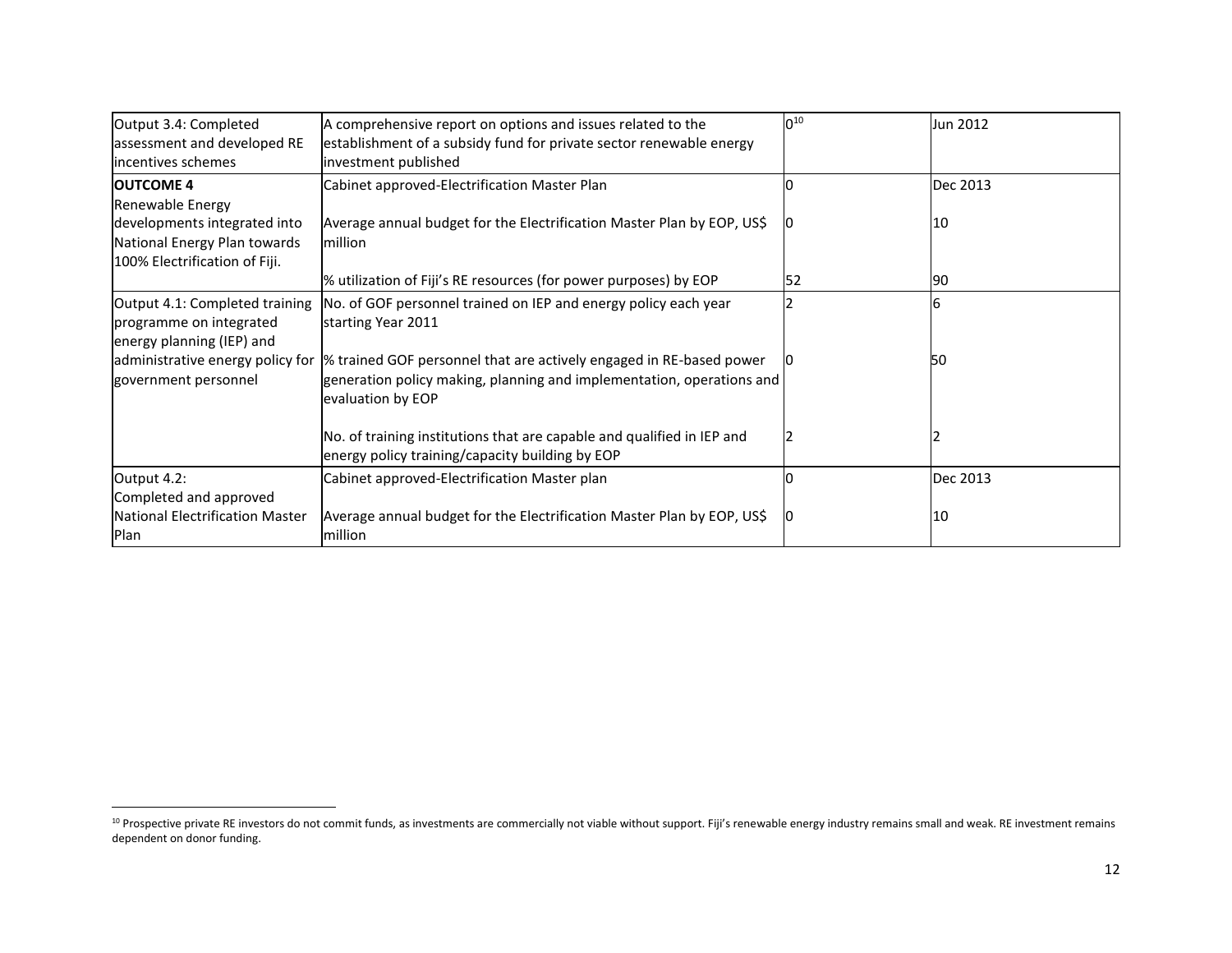## <span id="page-12-0"></span>**ANNEX B: LIST OF DOCUMENTS TO BE REVIEWED BY THE EVALUATORS**

- *1. PIF 2018 Report.*
- *2. UNDP Initiation Plan.*
- *3. UNDP Project Document.*
- *4. UNDP Environmental and Social Screening results.*
- *5. Project Inception Report.*
- *6. All Project Implementation Reports (PIR's).*
- *7. Quarterly progress reports and work plans of the various implementation task teams.*
- *8. Audit reports.*
- *9. Finalized GEF focal area Tracking Tools at CEO endorsement and midterm tracking tool for climate change mitigation projects.*
- *10. Oversight mission reports.*
- *11. All monitoring reports prepared by the project.*
- *12. Financial and Administration guidelines used by Project Team.*

The following documents will also be available:

- *13. Project operational guidelines, manuals and systems.*
- *14. UNDP country/countries programme document(s).*
- *15. Minutes of the FREPP Board Meetings and other meetings (i.e. Project Appraisal Committee meetings)*
- *16. Project site location maps.*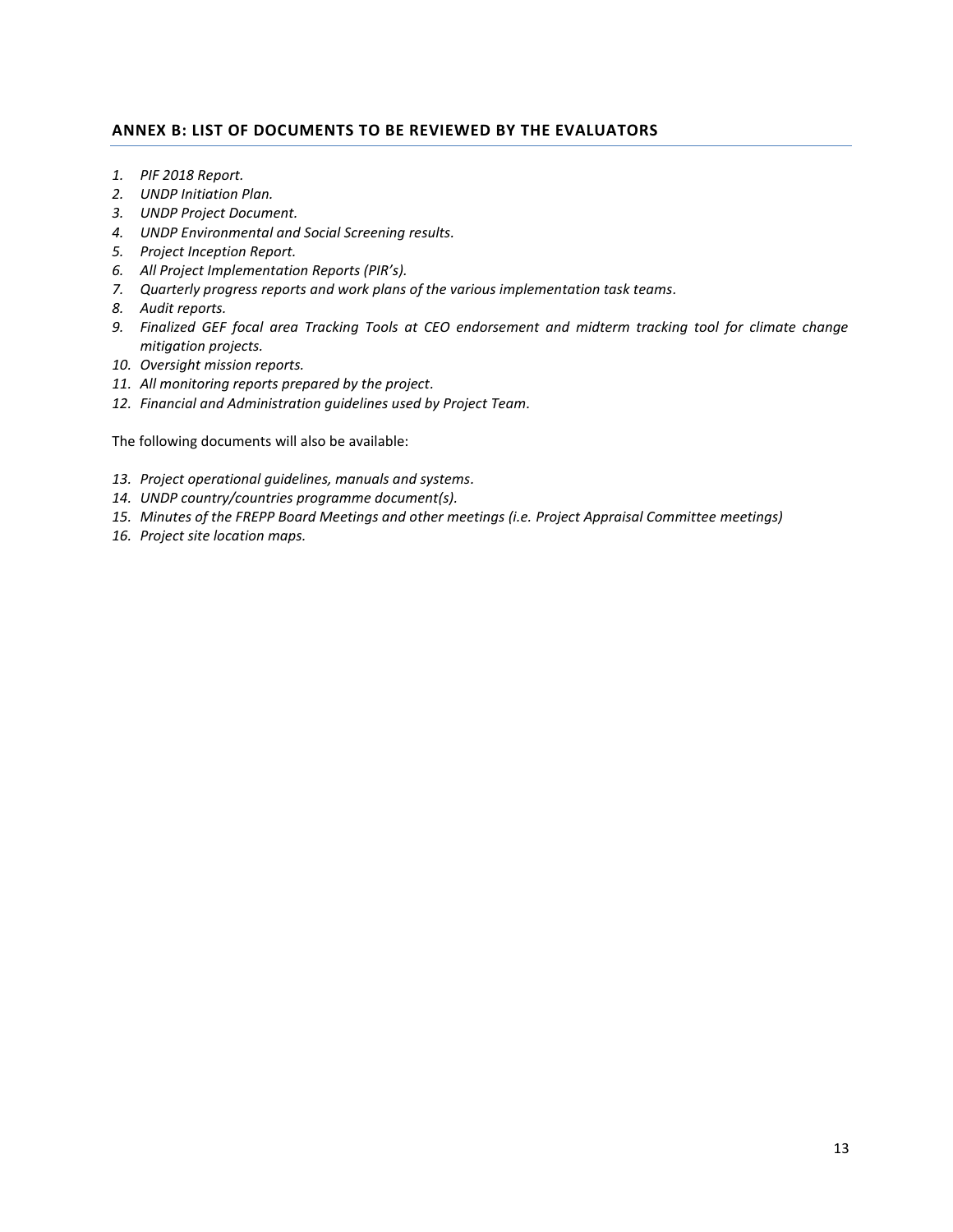# **ANNEX C: EVALUATION QUESTIONS**

*This is a generic list, to be further detailed with more specific questions by CO and UNDP GEF Technical Adviser based on the particulars of the project.*

<span id="page-13-0"></span>

| <b>Evaluative Criteria Questions</b>                                                                                                                                               | <b>Indicators</b> | <b>Sources</b> | Methodology |
|------------------------------------------------------------------------------------------------------------------------------------------------------------------------------------|-------------------|----------------|-------------|
| Relevance: How does the project relate to the main objectives of the GEF focal area, and to the environment and development priorities at the local, regional and national levels? |                   |                |             |
|                                                                                                                                                                                    |                   |                | $\bullet$   |
|                                                                                                                                                                                    |                   |                |             |
|                                                                                                                                                                                    |                   |                |             |
| Effectiveness: To what extent have the expected outcomes and objectives of the project been achieved?                                                                              |                   |                |             |
|                                                                                                                                                                                    |                   |                |             |
|                                                                                                                                                                                    |                   |                |             |
|                                                                                                                                                                                    |                   |                |             |
| Efficiency: Was the project implemented efficiently, in-line with international and national norms and standards?                                                                  |                   |                |             |
|                                                                                                                                                                                    |                   |                | $\bullet$   |
|                                                                                                                                                                                    |                   |                |             |
|                                                                                                                                                                                    |                   |                | $\bullet$   |
| Sustainability: To what extent are there financial, institutional, social-economic, and/or environmental risks to sustaining long-term project results?                            |                   |                |             |
|                                                                                                                                                                                    |                   |                |             |
|                                                                                                                                                                                    |                   |                | $\bullet$   |
|                                                                                                                                                                                    |                   |                |             |
| Impact: Are there indications that the project has contributed to, or enabled progress toward, reduced environmental stress and/or improved ecological status?                     |                   |                |             |
|                                                                                                                                                                                    |                   |                | $\bullet$   |
|                                                                                                                                                                                    |                   |                |             |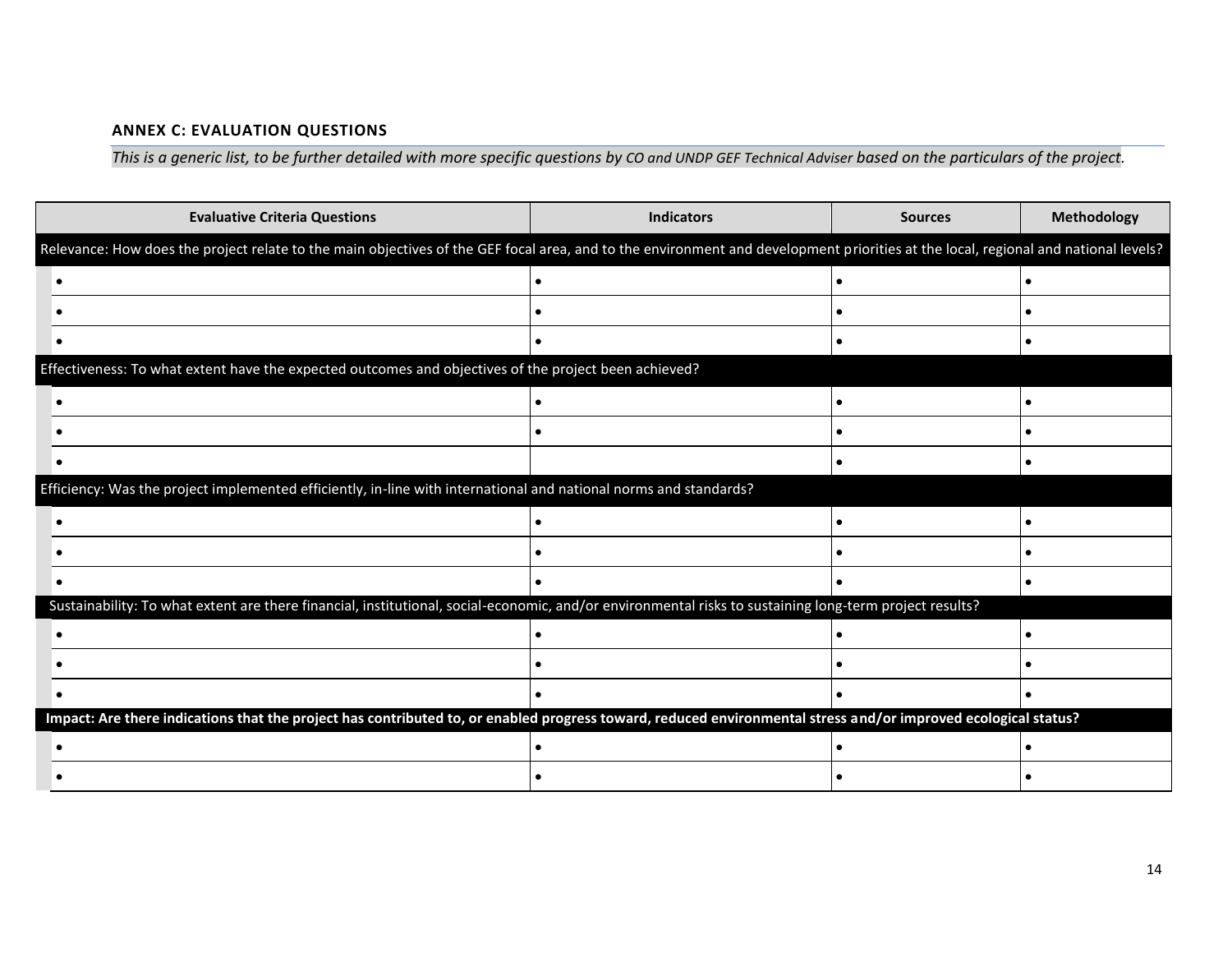# <span id="page-14-0"></span>**ANNEX D: RATING SCALES**

| <b>Ratings for Outcomes, Effectiveness,</b><br>Efficiency, M&E, I&E Execution  | <b>Sustainability ratings:</b>                       | Relevance ratings                    |
|--------------------------------------------------------------------------------|------------------------------------------------------|--------------------------------------|
| 6: Highly Satisfactory (HS): no<br>shortcomings                                | 4. Likely (L): negligible risks to<br>sustainability | 2. Relevant (R)                      |
| 5: Satisfactory (S): minor shortcomings<br>4: Moderately Satisfactory (MS)     | 3. Moderately Likely (ML): moderate risks            | 1 Not relevant<br>(NR)               |
| 3. Moderately Unsatisfactory (MU):<br>significant shortcomings                 | 2. Moderately Unlikely (MU): significant<br>risks    | <b>Impact Ratings:</b>               |
| 2. Unsatisfactory (U): major problems<br>1. Highly Unsatisfactory (HU): severe | 1. Unlikely (U): severe risks                        | 3. Significant (S)<br>2. Minimal (M) |
| problems                                                                       |                                                      | 1. Negligible (N)                    |
| Additional ratings where relevant:                                             |                                                      |                                      |
| Not Applicable (N/A)                                                           |                                                      |                                      |
| Unable to Assess (U/A                                                          |                                                      |                                      |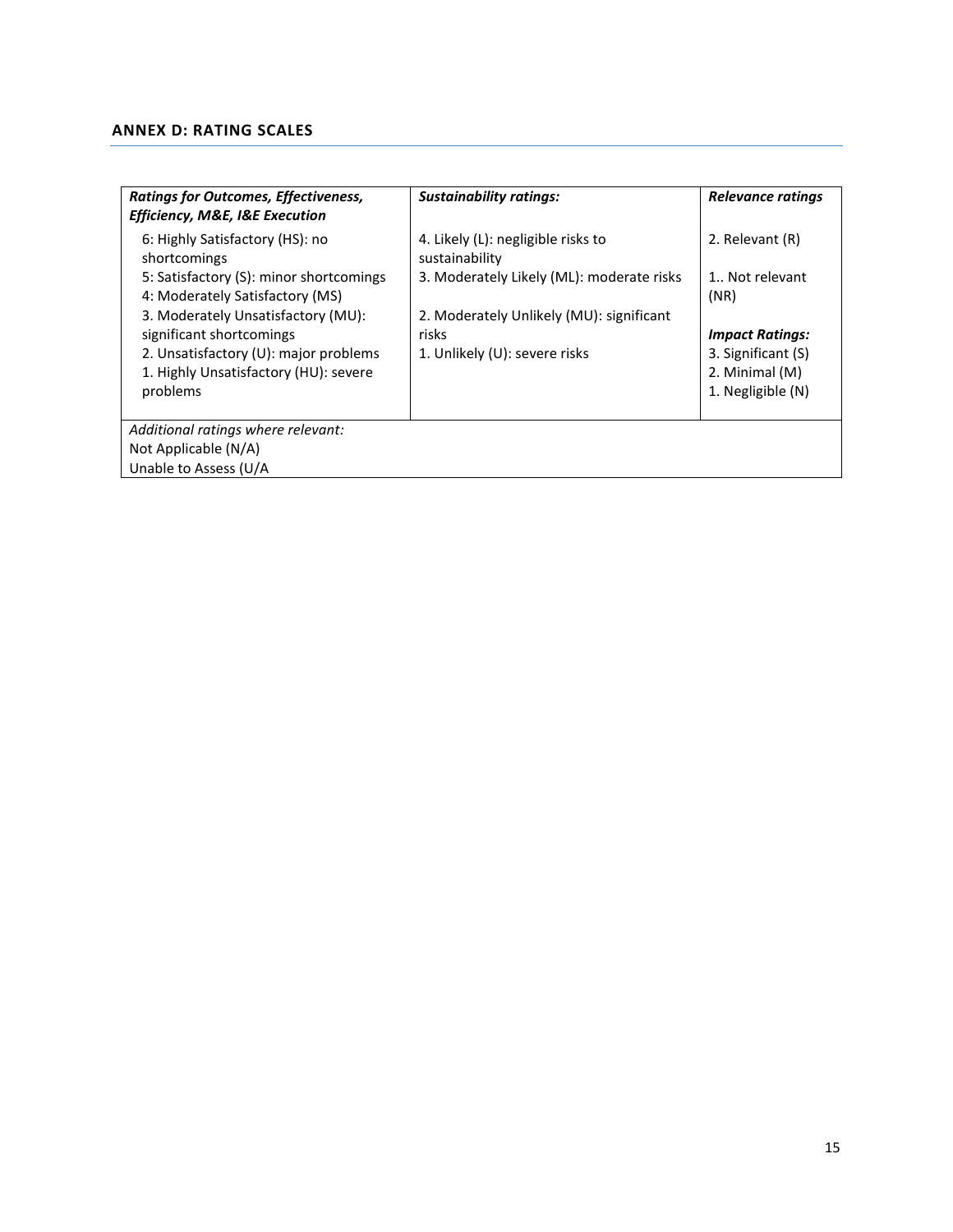# **ANNEX E: EVALUATION CONSULTANT CODE OF CONDUCT AND AGREEMENT FORM**

## **Evaluators:**

- 1. Must present information that is complete and fair in its assessment of strengths and weaknesses so that decisions or actions taken are well founded.
- 2. Must disclose the full set of evaluation findings along with information on their limitations and have this accessible to all affected by the evaluation with expressed legal rights to receive results.
- 3. Should protect the anonymity and confidentiality of individual informants. They should provide maximum notice, minimize demands on time, and respect people's right not to engage. Evaluators must respect people's right to provide information in confidence and must ensure that sensitive information cannot be traced to its source. Evaluators are not expected to evaluate individuals and must balance an evaluation of management functions with this general principle.
- 4. Sometimes uncover evidence of wrongdoing while conducting evaluations. Such cases must be reported discreetly to the appropriate investigative body. Evaluators should consult with other relevant oversight entities when there is any doubt about if and how issues should be reported.
- 5. Should be sensitive to beliefs, manners and customs and act with integrity and honesty in their relations with all stakeholders. In line with the UN Universal Declaration of Human Rights, evaluators must be sensitive to and address issues of discrimination and gender equality. They should avoid offending the dignity and self-respect of those persons with whom they come in contact in the course of the evaluation. Knowing that evaluation might negatively affect the interests of some stakeholders, evaluators should conduct the evaluation and communicate its purpose and results in a way that clearly respects the stakeholders' dignity and self-worth.
- 6. Are responsible for their performance and their product(s). They are responsible for the clear, accurate and fair written and/or oral presentation of study imitations, findings and recommendations.
- 7. Should reflect sound accounting procedures and be prudent in using the resources of the evaluation.

# **Evaluation Consultant Agreement Form<sup>11</sup> Agreement to abide by the Code of Conduct for Evaluation in the UN System Name of Consultant:** \_\_ \_\_\_\_\_\_\_\_\_\_\_\_\_\_\_\_\_\_\_\_\_\_\_\_\_\_\_\_\_\_\_\_\_\_\_\_\_\_\_\_\_\_\_\_\_\_\_\_\_ **Name of Consultancy Organization** (where relevant): **I confirm that I have received and understood and will abide by the United Nations Code of Conduct for Evaluation.**  Signed at *place* on *date* Signature: \_\_\_\_\_\_\_\_\_\_\_\_\_\_\_\_\_\_\_\_\_\_\_\_\_\_\_\_\_\_\_\_\_\_\_\_\_\_\_\_

 $\overline{\phantom{a}}$ 

<sup>11</sup>www.unevaluation.org/unegcodeofconduct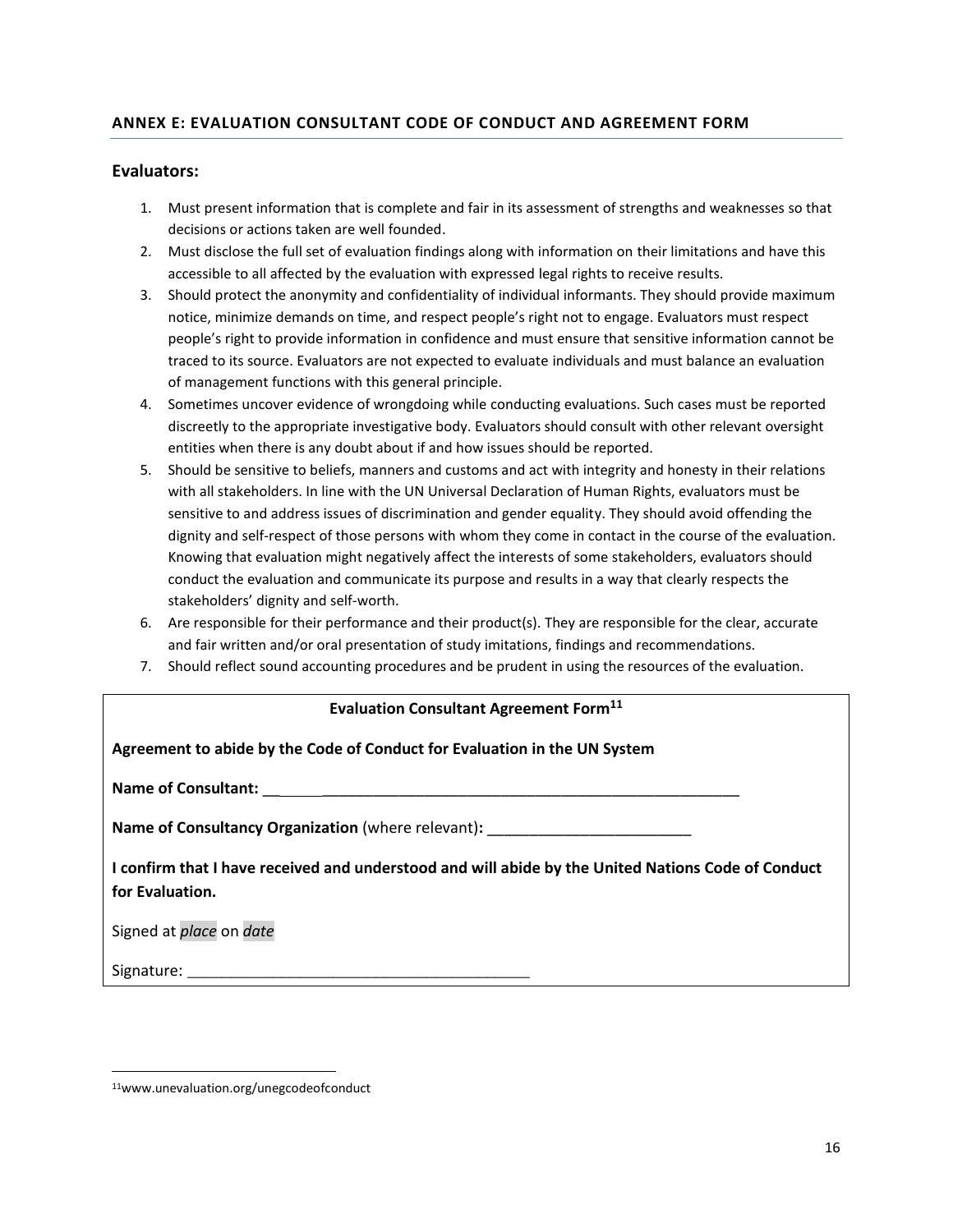# **ANNEX F: EVALUATION REPORT OUTLINE<sup>12</sup>**

|  | Opening page: |
|--|---------------|
|--|---------------|

- Title of UNDP supported GEF financed project
- UNDP and GEF project ID#s.
- Evaluation time frame and date of evaluation report
- Region and countries included in the project
- GEF Operational Program/Strategic Program
- Implementing Partner and other project partners
- Evaluation team members
- Acknowledgements
- **ii.** Executive Summary
	- Project Summary Table
	- Project Description (brief)
	- Evaluation Rating Table
	- Summary of conclusions, recommendations and lessons
- **iii.** Acronyms and Abbreviations

(See: UNDP Editorial Manual<sup>13</sup>)

- **1.** Introduction
	- Purpose of the evaluation
	- Scope & Methodology
	- Structure of the evaluation report
- **2.** Project description and development context
	- Project start and duration
	- Problems that the project sought to address
	- Immediate and development objectives of the project
	- Baseline Indicators established
	- Main stakeholders
	- Expected Results
- **3.** Findings

 $\overline{a}$ 

- (In addition to a descriptive assessment, all criteria marked with  $(*)$  must be rated<sup>14</sup>)
- **3.1** Project Design / Formulation
	- Analysis of LFA/Results Framework (Project logic /strategy; Indicators)
	- Assumptions and Risks
	- Lessons from other relevant projects (e.g., same focal area) incorporated into project design
	- Planned stakeholder participation
	- Replication approach
	- UNDP comparative advantage
	- Linkages between project and other interventions within the sector
	- Management arrangements
- **3.2** Project Implementation
	- Adaptive management (changes to the project design and project outputs during implementation)
	- Partnership arrangements (with relevant stakeholders involved in the country/region)

<sup>12</sup>The Report length should not exceed *40* pages in total (not including annexes).

<sup>13</sup> UNDP Style Manual, Office of Communications, Partnerships Bureau, updated November 2008

<sup>14</sup> Using a six-point rating scale: 6: Highly Satisfactory, 5: Satisfactory, 4: Marginally Satisfactory, 3: Marginally Unsatisfactory, 2: Unsatisfactory and 1: Highly Unsatisfactory, see section 3.5, page 37 for ratings explanations.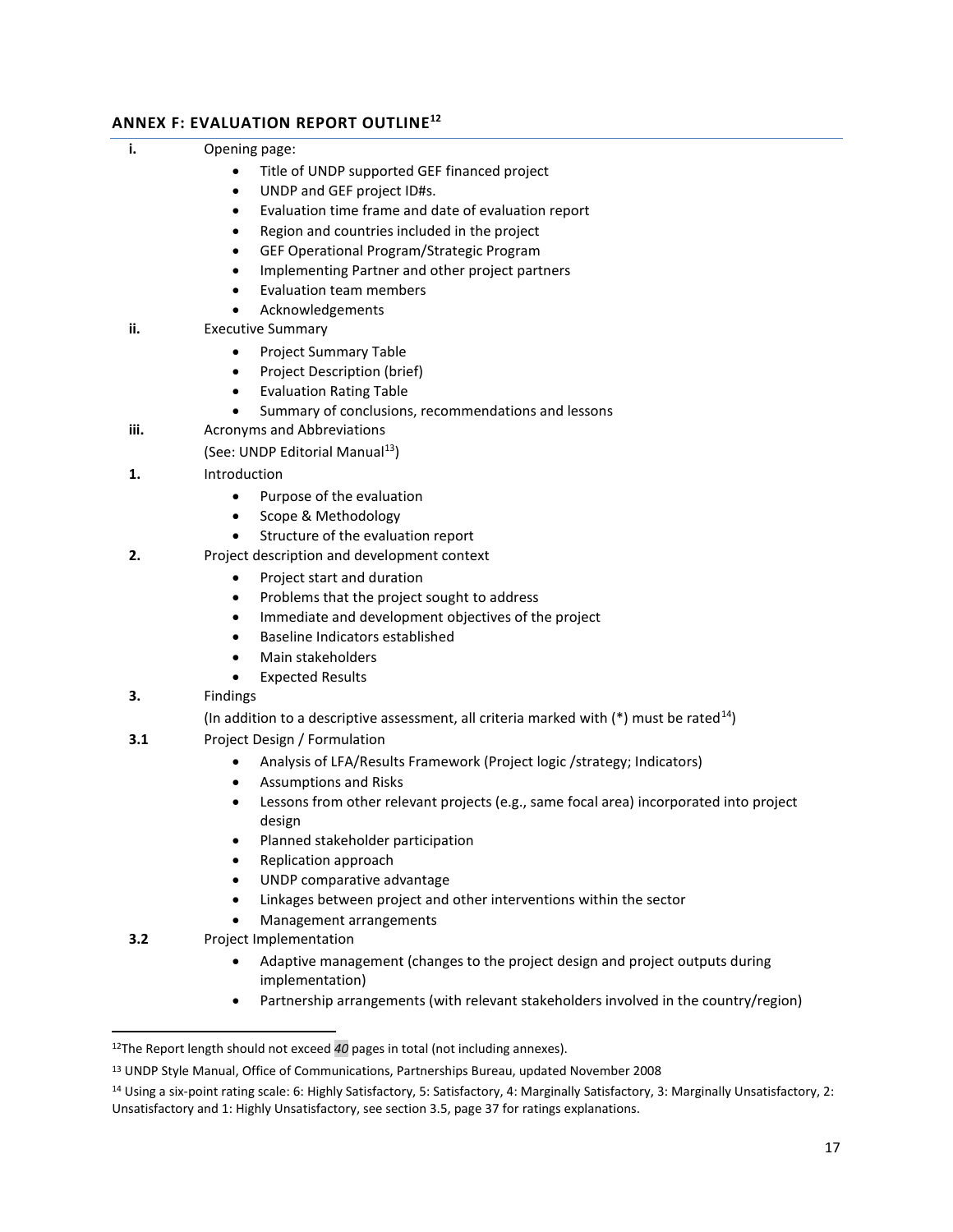- Feedback from M&E activities used for adaptive management
- Project Finance:
- Monitoring and evaluation: design at entry and implementation (\*)
- UNDP and Implementing Partner implementation / execution (\*) coordination, and operational issues

**3.3** Project Results

- Overall results (attainment of objectives) (\*)
- Relevance (\*)
- Effectiveness & Efficiency (\*)
- Country ownership
- Mainstreaming
- Sustainability (\*)
- Impact
- **4.** Conclusions, Recommendations & Lessons
	- Corrective actions for the design, implementation, monitoring and evaluation of the project
	- Actions to follow up or reinforce initial benefits from the project
	- Proposals for future directions underlining main objectives
	- Best and worst practices in addressing issues relating to relevance, performance and success

#### **5.** Annexes

- ToR
- **Itinerary**
- List of persons interviewed
- Summary of field visits
- List of documents reviewed
- Evaluation Question Matrix
- Questionnaire used and summary of results
- Evaluation Consultant Agreement Form
- Annexed in a separate file: TE Audit Trail
- Annexed in a separate file: Terminal GEF Tracking Tools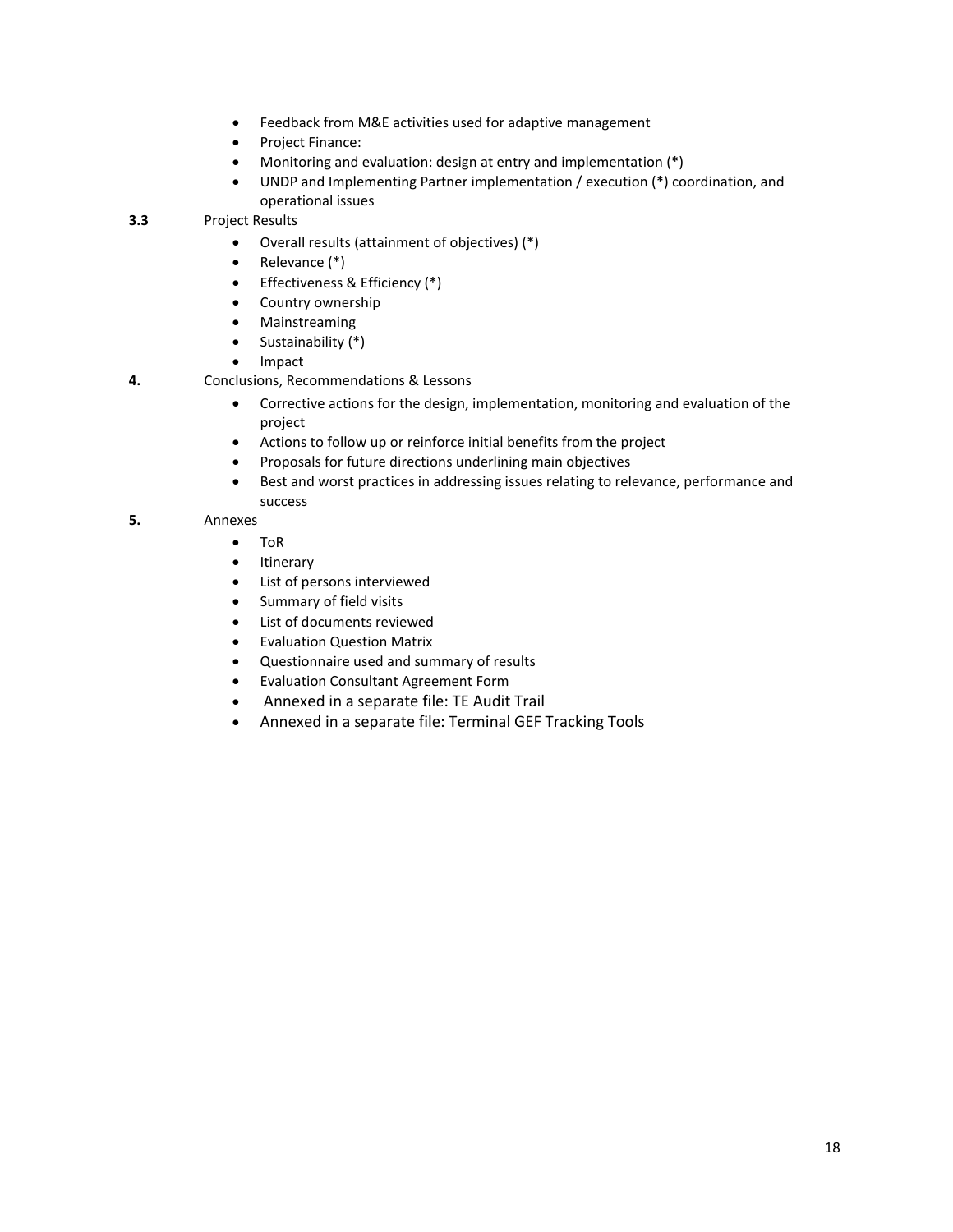# **ANNEX G: EVALUATION REPORT CLEARANCE FORM**

| (to be completed by CO and UNDP GEF Technical Adviser based in the region and included in the final document) |  |  |
|---------------------------------------------------------------------------------------------------------------|--|--|
| Evaluation Report Reviewed and Cleared by                                                                     |  |  |
| <b>UNDP Country Office</b>                                                                                    |  |  |
|                                                                                                               |  |  |
|                                                                                                               |  |  |
| UNDP GEF RTA                                                                                                  |  |  |
|                                                                                                               |  |  |
|                                                                                                               |  |  |